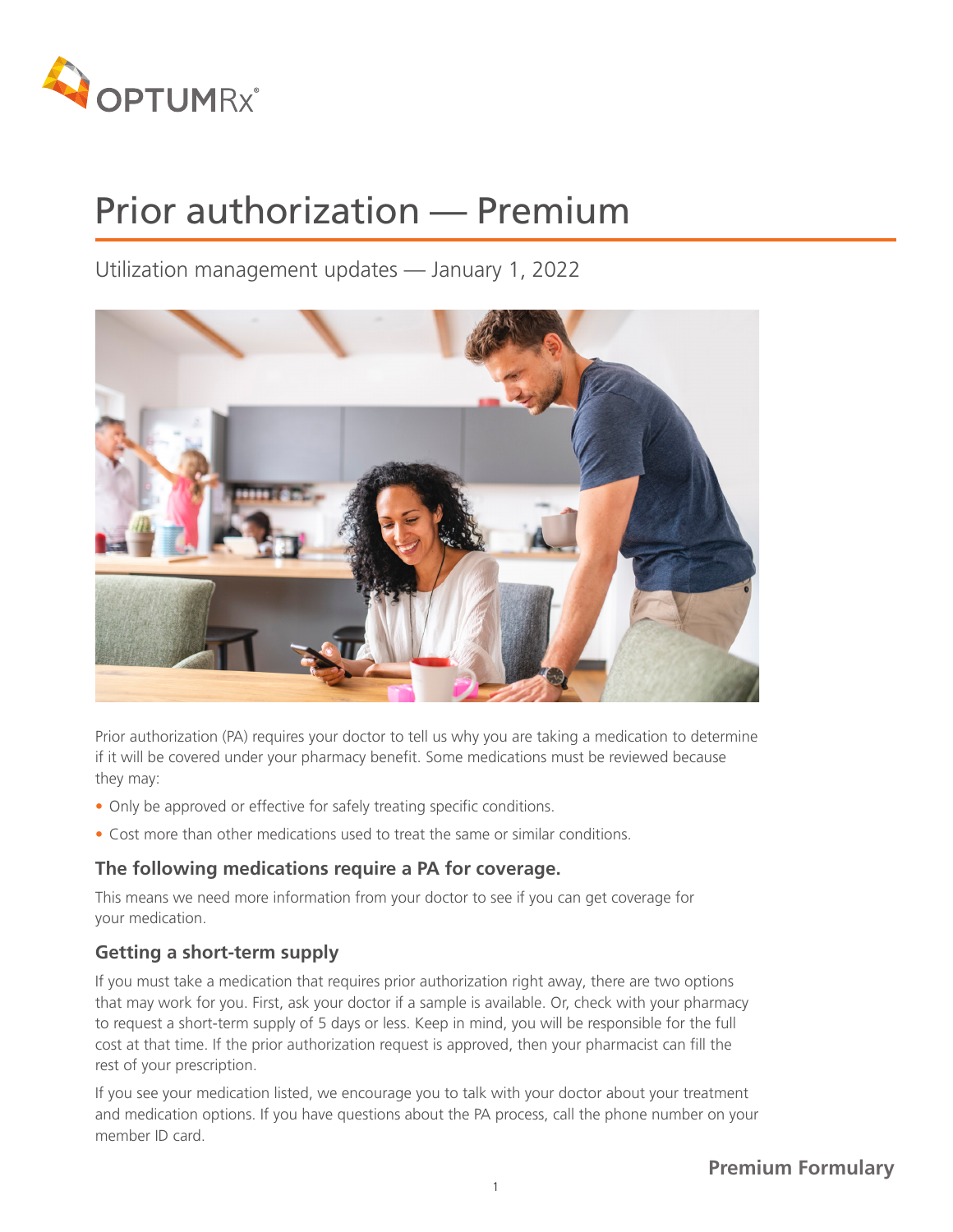# **Premium non-specialty prior authorization list**

| <b>Therapy class</b>          | <b>Medication name</b>                    | <b>Quantity limit</b> |
|-------------------------------|-------------------------------------------|-----------------------|
| <b>Anti-infectives</b>        |                                           |                       |
| <b>Anthelmintics</b>          | ALBENZA (albendazole)                     | None                  |
| <b>Antibiotics</b>            | AEMCOLO (rifamycin)                       | None                  |
|                               | XIFAXAN (rifaximin)                       | None                  |
| <b>Antifungals</b>            | CICLODAN KIT (ciclopirox)                 | None                  |
|                               | <b>CICLOPIROX KIT (ciclopirox)</b>        | None                  |
|                               | CRESEMBA (isavuconazonium sulfate)        | None                  |
|                               | KERYDIN (tavaborole)                      | None                  |
|                               | NOXAFIL (posaconazole)                    | None                  |
|                               | ONMEL (itraconazole)                      | None                  |
|                               | SPORANOX (itraconazole) Soln              | None                  |
|                               | SPORANOX (itraconazole)                   | None                  |
|                               | VFEND (voriconazole)                      | None                  |
| <b>Antimalarial</b>           | QUALAQUIN (quinine)                       | None                  |
| <b>Antiretrovirals, HIV</b>   | SELZENTRY (maraviroc)                     | None                  |
|                               | TROGARZO (ibalizumab-uiyk)                | None                  |
| <b>Cardiology</b>             |                                           |                       |
| <b>Antilipemic</b>            | EVKEEZA (evinacumab-dgnb)                 | None                  |
|                               | omega-3-acid 1 gm                         | None                  |
|                               | NEXLETOL (bempedoic acid)                 | 1 tab/day             |
|                               | NEXLIZET (bempedoic acid-ezetimibe)       | 1 tab/day             |
|                               | REPATHA (evolocumab)                      | 3 syringes/28 days    |
|                               | REPATHA PUSH (evolocumab)                 | 1 cartridge/28 days   |
|                               | VASCEPA (icosapent ethyl)                 | None                  |
| <b>Heart failure</b>          | CORLANOR (ivabradine)                     | 2 tabs/day            |
|                               | CORLANOR (ivabradine) Soln                | 15 mL/day             |
|                               | VERQUVO (vericiguat)                      | 1 tab/day             |
| <b>Central nervous system</b> |                                           |                       |
| <b>ADHD agents (PA</b>        | ADDERALL XR                               | 1 cap/day             |
| age $19+$ only)               | ADZENYS ER (amphetamine)                  | 15 mL/day             |
|                               | ADZENYS XR-ODT (amphetamine)              | 1 tab/day             |
|                               | amphetamine                               | 6 tabs/day            |
|                               | amphetamine/dextroamphetamine 30 mg tab   | 2 tabs/day            |
|                               | amphetamine/dextroamphetamine             | 3 tabs/day            |
|                               | APTENSIO XR (methylphenidate)             | 1 cap/day             |
|                               | COTEMPLA XR-ODT (methylphenidate) 8.6 mg  | 6 tabs/day            |
|                               | COTEMPLA XR-ODT (methylphenidate) 17.3 mg | 3 tabs/day            |
|                               | COTEMPLA XR-ODT (methylphenidate) 25.9 mg | 2 tabs/day            |
|                               | DAYTRANA (methylphenidate transdermal)    | 1 patch/day           |
|                               | DESOXYN (methamphetamine)                 | 5 tabs/day            |
|                               | DEXEDRINE (dextroamphetamine) 10 mg       | 6 caps/day            |
|                               | DEXEDRINE (dextroamphetamine) 5 mg        | 3 caps/day            |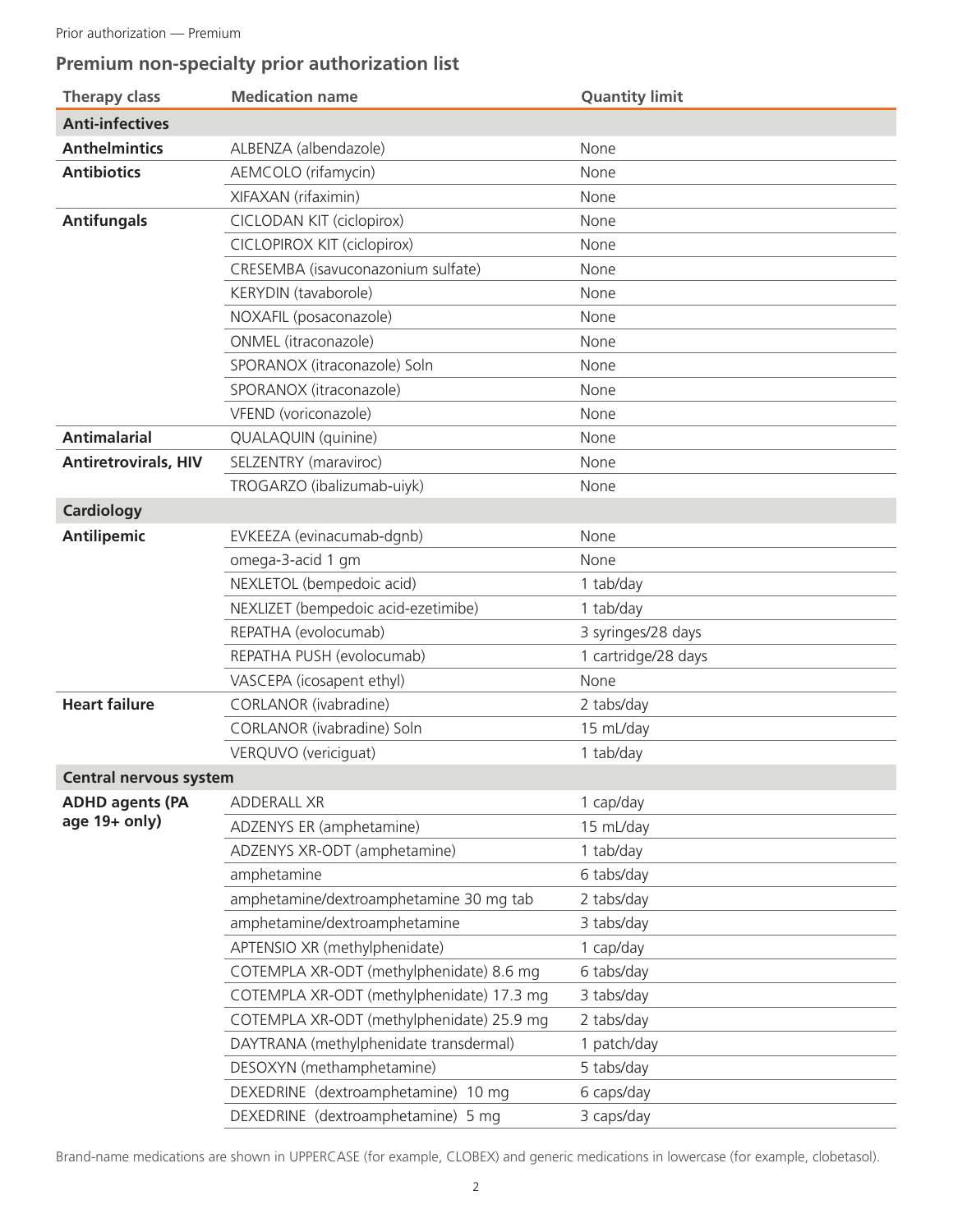| DEXEDRINE (dextroamphetamine) 15 mg<br>4 caps/day<br>dexmethylphenidate<br>2 tabs/day<br>dexmethylphenidate ER<br>1 cap/day<br>DYANAVEL XR (amphetamine)<br>8 mL/day<br>EVEKEO ODT (amphetamine) 5 mg, 10 mg<br>3 tabs/day<br>EVEKEO ODT (amphetamine) 15 mg, 20 mg<br>2 tabs/day<br>JORNAY PM (methylphenidate)<br>1 cap/day<br>METADATE CD (methylphenidate)<br>1 cap/day<br>METADATE ER (methylphenidate) 20 mg<br>3 tabs/day<br>METHYLIN (methylphenidate)<br>3 tabs/day<br>METHYLIN (methylphenidate) Soln 10 mg/5 mL<br>30 mL/day<br>METHYLIN (methylphenidate) Soln 5 mg/5 mL<br>60 mL/day<br>METHYLIN CHEW TAB (methylphenidate)<br>3 tabs/day<br>METHYLIN CHEW TAB (methylphenidate) 10 mg<br>6 tabs/day<br>methylphenidate<br>3 tabs/day<br>methylphendiate ER cap<br>1 cap/day<br>methylphenidate ER tab 10 mg<br>2 tabs/day<br>methylphenidate ER tab 20 mg<br>3 tabs/day<br>methylphenidate ER tab osmotic release 36 mg<br>2 tabs/day<br>methylphenidate ER tab osmotic release<br>1 tab/day<br>MYDAYIS (amphetamine/dextroamphetamine)<br>1 cap/day<br>PROCENTRA (dextroamphetamine) Sol<br>60 mL/day<br>QUILLICHEW ER (methylphenidate) 30 mg<br>2 tabs/day<br>QUILLICHEW ER (methylphenidate)<br>1 tab/day |  |
|-----------------------------------------------------------------------------------------------------------------------------------------------------------------------------------------------------------------------------------------------------------------------------------------------------------------------------------------------------------------------------------------------------------------------------------------------------------------------------------------------------------------------------------------------------------------------------------------------------------------------------------------------------------------------------------------------------------------------------------------------------------------------------------------------------------------------------------------------------------------------------------------------------------------------------------------------------------------------------------------------------------------------------------------------------------------------------------------------------------------------------------------------------------------------------------------------------------------------------|--|
|                                                                                                                                                                                                                                                                                                                                                                                                                                                                                                                                                                                                                                                                                                                                                                                                                                                                                                                                                                                                                                                                                                                                                                                                                             |  |
|                                                                                                                                                                                                                                                                                                                                                                                                                                                                                                                                                                                                                                                                                                                                                                                                                                                                                                                                                                                                                                                                                                                                                                                                                             |  |
|                                                                                                                                                                                                                                                                                                                                                                                                                                                                                                                                                                                                                                                                                                                                                                                                                                                                                                                                                                                                                                                                                                                                                                                                                             |  |
|                                                                                                                                                                                                                                                                                                                                                                                                                                                                                                                                                                                                                                                                                                                                                                                                                                                                                                                                                                                                                                                                                                                                                                                                                             |  |
|                                                                                                                                                                                                                                                                                                                                                                                                                                                                                                                                                                                                                                                                                                                                                                                                                                                                                                                                                                                                                                                                                                                                                                                                                             |  |
|                                                                                                                                                                                                                                                                                                                                                                                                                                                                                                                                                                                                                                                                                                                                                                                                                                                                                                                                                                                                                                                                                                                                                                                                                             |  |
|                                                                                                                                                                                                                                                                                                                                                                                                                                                                                                                                                                                                                                                                                                                                                                                                                                                                                                                                                                                                                                                                                                                                                                                                                             |  |
|                                                                                                                                                                                                                                                                                                                                                                                                                                                                                                                                                                                                                                                                                                                                                                                                                                                                                                                                                                                                                                                                                                                                                                                                                             |  |
|                                                                                                                                                                                                                                                                                                                                                                                                                                                                                                                                                                                                                                                                                                                                                                                                                                                                                                                                                                                                                                                                                                                                                                                                                             |  |
|                                                                                                                                                                                                                                                                                                                                                                                                                                                                                                                                                                                                                                                                                                                                                                                                                                                                                                                                                                                                                                                                                                                                                                                                                             |  |
|                                                                                                                                                                                                                                                                                                                                                                                                                                                                                                                                                                                                                                                                                                                                                                                                                                                                                                                                                                                                                                                                                                                                                                                                                             |  |
|                                                                                                                                                                                                                                                                                                                                                                                                                                                                                                                                                                                                                                                                                                                                                                                                                                                                                                                                                                                                                                                                                                                                                                                                                             |  |
|                                                                                                                                                                                                                                                                                                                                                                                                                                                                                                                                                                                                                                                                                                                                                                                                                                                                                                                                                                                                                                                                                                                                                                                                                             |  |
|                                                                                                                                                                                                                                                                                                                                                                                                                                                                                                                                                                                                                                                                                                                                                                                                                                                                                                                                                                                                                                                                                                                                                                                                                             |  |
|                                                                                                                                                                                                                                                                                                                                                                                                                                                                                                                                                                                                                                                                                                                                                                                                                                                                                                                                                                                                                                                                                                                                                                                                                             |  |
|                                                                                                                                                                                                                                                                                                                                                                                                                                                                                                                                                                                                                                                                                                                                                                                                                                                                                                                                                                                                                                                                                                                                                                                                                             |  |
|                                                                                                                                                                                                                                                                                                                                                                                                                                                                                                                                                                                                                                                                                                                                                                                                                                                                                                                                                                                                                                                                                                                                                                                                                             |  |
|                                                                                                                                                                                                                                                                                                                                                                                                                                                                                                                                                                                                                                                                                                                                                                                                                                                                                                                                                                                                                                                                                                                                                                                                                             |  |
|                                                                                                                                                                                                                                                                                                                                                                                                                                                                                                                                                                                                                                                                                                                                                                                                                                                                                                                                                                                                                                                                                                                                                                                                                             |  |
|                                                                                                                                                                                                                                                                                                                                                                                                                                                                                                                                                                                                                                                                                                                                                                                                                                                                                                                                                                                                                                                                                                                                                                                                                             |  |
|                                                                                                                                                                                                                                                                                                                                                                                                                                                                                                                                                                                                                                                                                                                                                                                                                                                                                                                                                                                                                                                                                                                                                                                                                             |  |
|                                                                                                                                                                                                                                                                                                                                                                                                                                                                                                                                                                                                                                                                                                                                                                                                                                                                                                                                                                                                                                                                                                                                                                                                                             |  |
|                                                                                                                                                                                                                                                                                                                                                                                                                                                                                                                                                                                                                                                                                                                                                                                                                                                                                                                                                                                                                                                                                                                                                                                                                             |  |
|                                                                                                                                                                                                                                                                                                                                                                                                                                                                                                                                                                                                                                                                                                                                                                                                                                                                                                                                                                                                                                                                                                                                                                                                                             |  |
| QUILLIVANT XR (methylphenidate)<br>12 mL/day                                                                                                                                                                                                                                                                                                                                                                                                                                                                                                                                                                                                                                                                                                                                                                                                                                                                                                                                                                                                                                                                                                                                                                                |  |
| RELEXXII (methylphenidate) 72 mg<br>1 tab/day                                                                                                                                                                                                                                                                                                                                                                                                                                                                                                                                                                                                                                                                                                                                                                                                                                                                                                                                                                                                                                                                                                                                                                               |  |
| VYVANSE (lisdexamfetamine)<br>1 cap/day                                                                                                                                                                                                                                                                                                                                                                                                                                                                                                                                                                                                                                                                                                                                                                                                                                                                                                                                                                                                                                                                                                                                                                                     |  |
| VYVANSE CHEW TAB (lisdexamfetamine)<br>1 tab/day                                                                                                                                                                                                                                                                                                                                                                                                                                                                                                                                                                                                                                                                                                                                                                                                                                                                                                                                                                                                                                                                                                                                                                            |  |
| ZENZEDI (dextroamphetamine) 30 mg<br>2 tabs/day                                                                                                                                                                                                                                                                                                                                                                                                                                                                                                                                                                                                                                                                                                                                                                                                                                                                                                                                                                                                                                                                                                                                                                             |  |
| ZENZEDI (dextroamphetamine)<br>3 tabs/day                                                                                                                                                                                                                                                                                                                                                                                                                                                                                                                                                                                                                                                                                                                                                                                                                                                                                                                                                                                                                                                                                                                                                                                   |  |
| ZENZEDI (dextroamphetamine) 10 mg<br>6 tabs/day                                                                                                                                                                                                                                                                                                                                                                                                                                                                                                                                                                                                                                                                                                                                                                                                                                                                                                                                                                                                                                                                                                                                                                             |  |
| diclofenac solution 1.5%<br><b>Analgesics (non-</b><br>None                                                                                                                                                                                                                                                                                                                                                                                                                                                                                                                                                                                                                                                                                                                                                                                                                                                                                                                                                                                                                                                                                                                                                                 |  |
| opioid)<br>naproxen-esomeprazole<br>2 tabs/day                                                                                                                                                                                                                                                                                                                                                                                                                                                                                                                                                                                                                                                                                                                                                                                                                                                                                                                                                                                                                                                                                                                                                                              |  |
| QUTENZA (capsaicin)<br>4 patches/90 days                                                                                                                                                                                                                                                                                                                                                                                                                                                                                                                                                                                                                                                                                                                                                                                                                                                                                                                                                                                                                                                                                                                                                                                    |  |
| <b>Analgesics (opioid)</b><br>acetaminophen/codeine soln 120-12 mg/5 mL<br>136 mL/day, 7 day supply (age 20 and older),<br>3 day supply (age less than 20), 2 fills/60 days<br>for treatment naïve; 166.5 mL/day, 2 fills/60<br>days for treatment experienced                                                                                                                                                                                                                                                                                                                                                                                                                                                                                                                                                                                                                                                                                                                                                                                                                                                                                                                                                              |  |
| acetaminophen/codeine tab 300-15<br>13 tabs/day, 7 day supply (age 20 and older),<br>3 day supply (age less than 20), 2 fills/60 days<br>for treatment naïve; 13 tabs/day, 2 fills/60<br>days for treatment experienced                                                                                                                                                                                                                                                                                                                                                                                                                                                                                                                                                                                                                                                                                                                                                                                                                                                                                                                                                                                                     |  |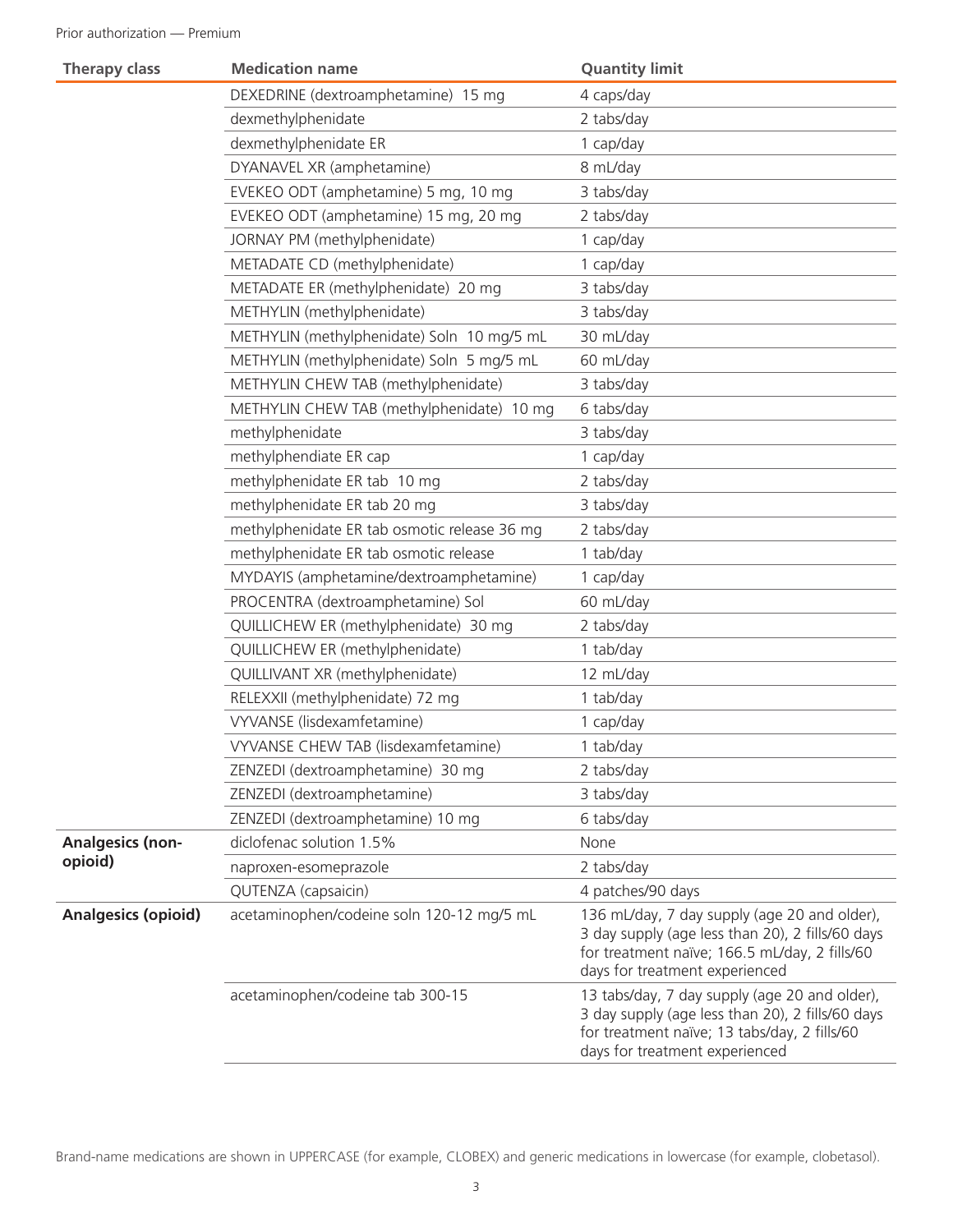| <b>Therapy class</b> | <b>Medication name</b>                            | <b>Quantity limit</b>                                                                                                                                                               |
|----------------------|---------------------------------------------------|-------------------------------------------------------------------------------------------------------------------------------------------------------------------------------------|
|                      | acetaminophen/codeine tab 300-30                  | 10 tabs/day, 7 day supply (age 20 and older),<br>3 day supply (age less than 20), 2 fills/60 days<br>for treatment naïve; 13 tabs/day, 2 fills/60<br>days for treatment experienced |
|                      | acetaminophen/codeine tab 300-60                  | 5 tabs/day, 7 day supply (age 20 and older),<br>3 day supply (age less than 20), 2 fills/60 days<br>for treatment naïve; 10 tabs/day, 2 fills/60<br>days for treatment experienced  |
|                      | ACTIQ (fentanyl citrate)                          | 4 lozenges/day                                                                                                                                                                      |
|                      | BELBUCA (buprenorphine) film                      | 2 films/day                                                                                                                                                                         |
|                      | buprenorphine patch                               | 4 patches/28 days                                                                                                                                                                   |
|                      | butorphanol nasal spray 10 mg/mL                  | 1 bottle/fill, 2 fills/60 days                                                                                                                                                      |
|                      | codeine tab 15 mg                                 | 21 tabs/day, 7 day supply (age 20 and older),<br>3 day supply (age less than 20), 2 fills/60 days<br>for treatment naïve; 40 tabs/day, 2 fills/60<br>days for treatment experienced |
|                      | codeine tab 30 mg                                 | 10 tabs/day, 7 day supply (age 20 and older),<br>3 day supply (age less than 20), 2 fills/60 days<br>for treatment naïve; 20 tabs/day, 2 fills/60<br>days for treatment experienced |
|                      | codeine tab 60 mg                                 | 5 tabs/day, 7 day supply (age 20 and older),<br>3 day supply (age less than 20), 2 fills/60 days<br>for treatment naïve; 10 tabs/day, 2 fills/60<br>days for treatment experienced  |
|                      | DEMEROL (meperidine) tab 100 mg                   | 4 tabs/day, 7 day supply (age 20 and older),<br>3 day supply (age less than 20), 2 fills/60 days<br>for treatment naïve; 9 tabs/day, 2 fills/60 days<br>for treatment experienced   |
|                      | DEMEROL (meperidine) tab 50 mg                    | 9 tabs/day, 7 day supply (age 20 and older),<br>3 day supply (age less than 20), 2 fills/60 days<br>for treatment naïve; 18 tabs/day, 2 fills/60<br>days for treatment experienced  |
|                      | DOLOPHINE (methadone)                             | <b>None</b>                                                                                                                                                                         |
|                      | EMBEDA (morphine/naltrexone)                      | 2 caps/day                                                                                                                                                                          |
|                      | fentanyl transdermal patch                        | 15 patches/30 days                                                                                                                                                                  |
|                      | fentanyl transdermal patch 75 mcg/hr, 100 mcg/hr  | 30 patches/30 days                                                                                                                                                                  |
|                      | hydrocodone/acetaminophen sol 7.5-325 mg/15<br>mL | 98 mL/day, 7 day supply (age 20 and older),<br>3 day supply (age less than 20), 2 fills/60 days<br>for treatment naive; 180 mL/day, 2 fills/60<br>days for treatment experienced    |
|                      | hydrocodone/acetaminophen sol 10-325 mg/15<br>mL  | 73.5 mL/day, 7 day supply (age 20 and older),<br>3 day supply (age less than 20), 2 fills/60 days<br>for treatment naïve; 135 mL/day, 2 fills/60<br>days for treatment experienced  |
|                      | hydrocodone/acetaminophen tab 10-325 mg           | 4 tabs/day, 7 day supply (age 20 and older),<br>3 day supply (age less than 20), 2 fills/60 days<br>for treatment naïve; 9 tabs/day, 2 fills/60 days<br>for treatment experienced   |
|                      |                                                   |                                                                                                                                                                                     |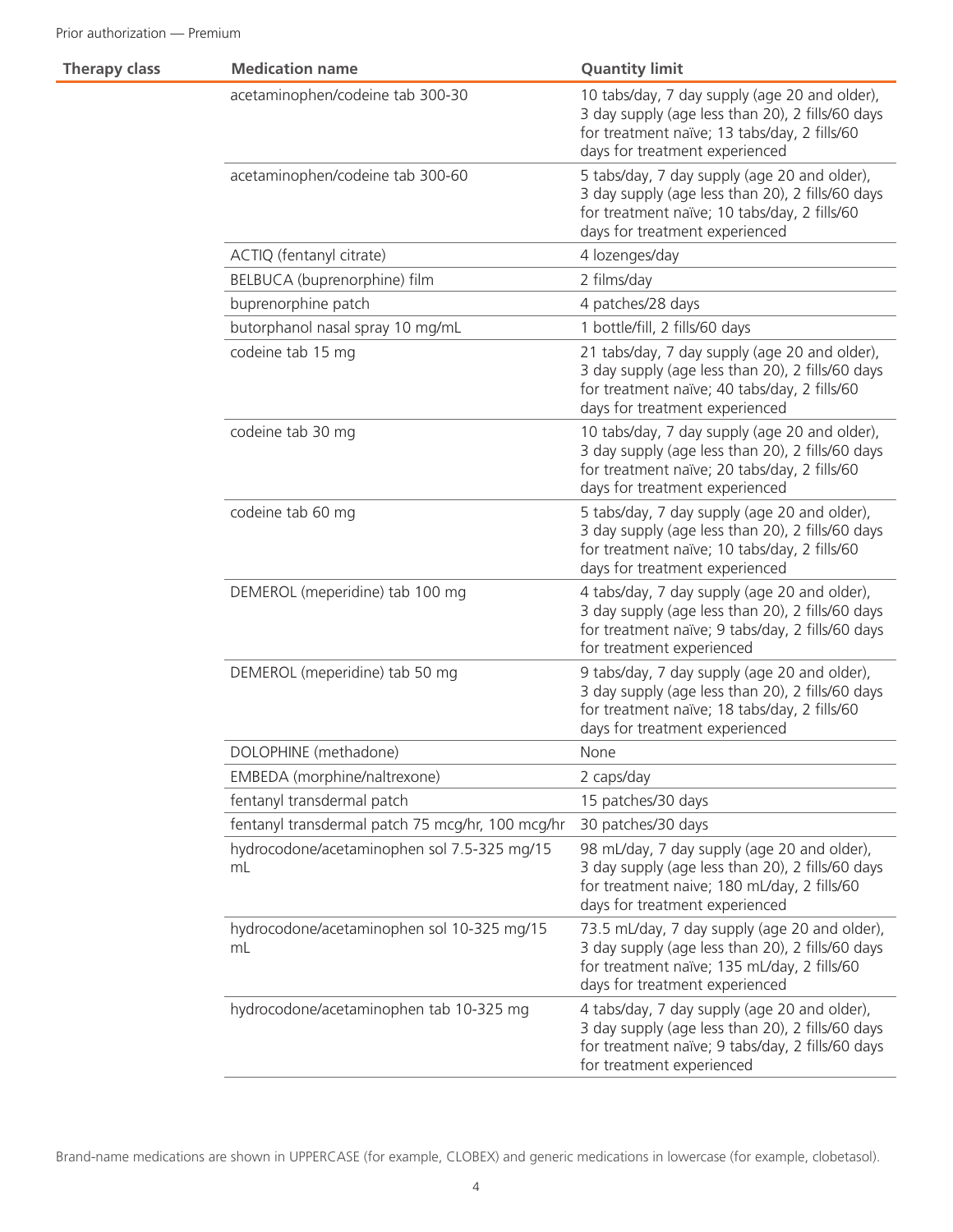| <b>Therapy class</b> | <b>Medication name</b>                   | <b>Quantity limit</b>                                                                                                                                                                |
|----------------------|------------------------------------------|--------------------------------------------------------------------------------------------------------------------------------------------------------------------------------------|
|                      | hydrocodone/acetaminophen tab 5-300 mg   | 9 tabs/day, 7 day supply (age 20 and older),<br>3 day supply (age less than 20), 2 fills/60 days<br>for treatment naïve; 13 tabs/day, 2 fills/60<br>days for treatment experienced   |
|                      | hydrocodone/acetaminophen tab 5-325 mg   | 9 tabs/day, 7 day supply (age 20 and older),<br>3 day supply (age less than 20), 2 fills/60 days<br>for treatment naïve; 12 tabs/day, 2 fills/60<br>days for treatment experienced   |
|                      | hydrocodone/acetaminophen tab 7.5-300 mg | 6 tabs/day, 7 day supply (age 20 and older),<br>3 day supply (age less than 20), 2 fills/60 days<br>for treatment naïve; 12 tabs/day, 2 fills/60<br>days for treatment experienced   |
|                      | hydrocodone/acetaminophen tab 7.5-325 mg | 6 tabs/day, 7 day supply (age 20 and older),<br>3 day supply (age less than 20), 2 fills/60 days<br>for treatment naïve; 12 tabs/day, 2 fills/60<br>days for treatment experienced   |
|                      | hydrocodone/ibuprofen tab 7.5-200 mg     | 6 tabs/day, 7 day supply (age 20 and older),<br>3 day supply (age less than 20), 2 fills/60 days<br>for treatment naïve; 12 tabs/day, 2 fills/60<br>days for treatment experienced   |
|                      | hydromorphone liq 1 mg/mL                | 12.25 mL/day, 7 day supply (age 20 and<br>older), 3 day supply (age less than 20), 2<br>fills/60 days for treatment naive; 22.5 mL/day,<br>2 fills/60 days for treatment experienced |
|                      | hydromorphone supp 3 mg                  | 4 supps/day, 7 day supply (age 20 and older),<br>3 day supply (age less than 20), 2 fills/60 days<br>for treatment naïve; 7 supps/day, 2 fills/60<br>days for treatment experienced  |
|                      | hydromorphone tab 2 mg                   | 6 tabs/day, 7 day supply (age 20 and older),<br>3 day supply (age less than 20), 2 fills/60 days<br>for treatment naïve; 11 tabs/day, 2 fills/60<br>days for treatment experienced   |
|                      | hydromorphone tab 4 mg                   | 3 tabs/day, 7 day supply (age 20 and older),<br>3 day supply (age less than 20), 2 fills/60 days<br>for treatment naïve; 5 tabs/day, 2 fills/60 days<br>for treatment experienced    |
|                      | hydromorphone tab 8 mg                   | 1 tabs/day, 7 day supply (age 20 and older),<br>3 day supply (age less than 20), 2 fills/60 days<br>for treatment naïve; 2 tabs/day, 2 fills/60 days<br>for treatment experienced    |
|                      | hydromorphone tab ER                     | 2 tabs/day                                                                                                                                                                           |
|                      | HYSINGLA ER (hydrocodone bitartrate)     | 1 tab/day                                                                                                                                                                            |
|                      | levorphanol tab 2 mg                     | 2 tabs/day, 7 day supply (age 20 and older),<br>3 day supply (age less than 20), 2 fills/60 days<br>for treatment naïve; 4 tabs/day, 2 fills/60 days<br>for treatment experienced    |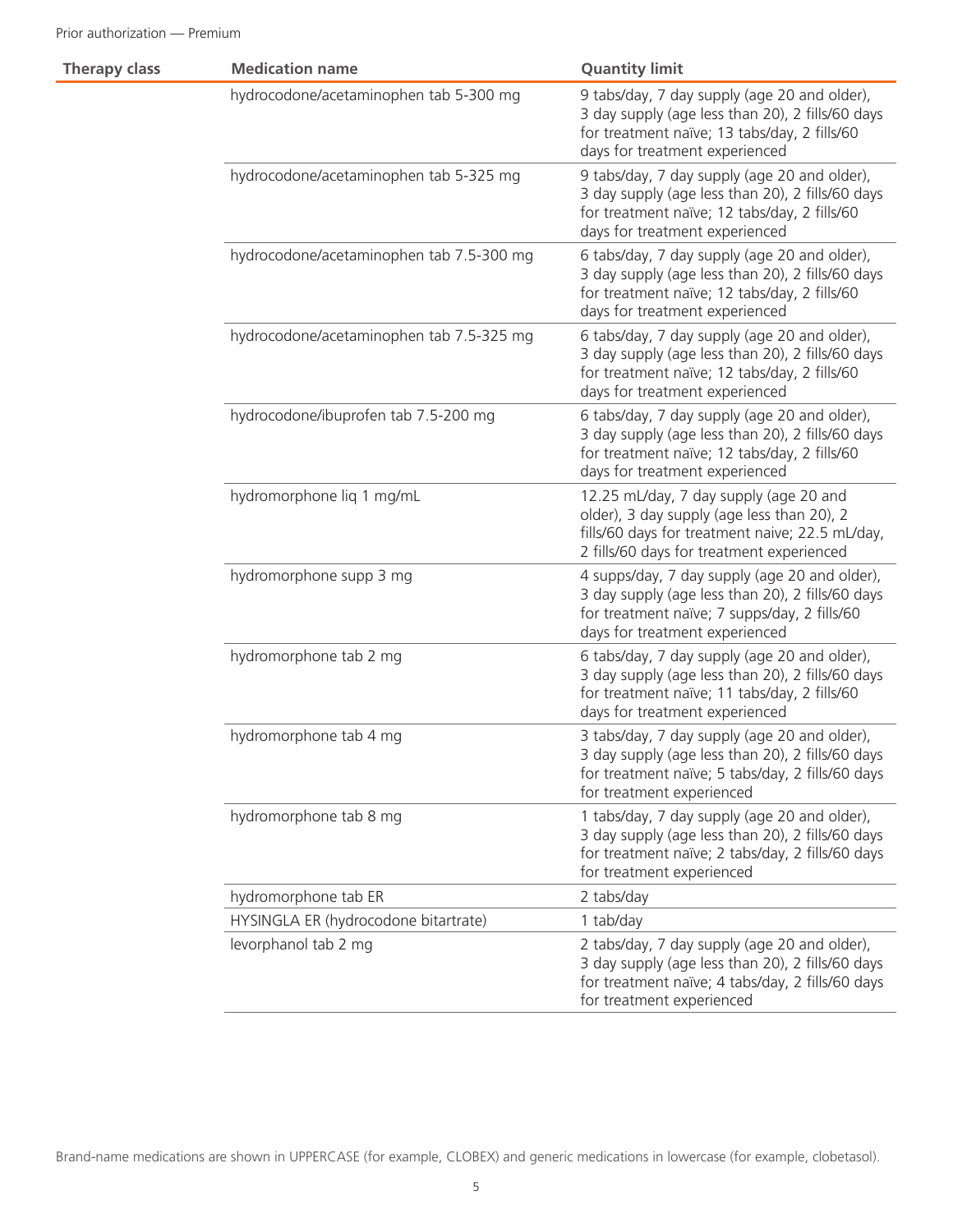| <b>Therapy class</b> | <b>Medication name</b>                                    | <b>Quantity limit</b>                                                                                                                                                                |
|----------------------|-----------------------------------------------------------|--------------------------------------------------------------------------------------------------------------------------------------------------------------------------------------|
|                      | levorphanol tab 3 mg                                      | 1 tab/day, 7 day supply (age 20 and older), 3<br>day supply (age less than 20), 2 fills/60 days<br>for treatment naïve; 2 tabs/day, 2 fills/60 days<br>for treatment experienced     |
|                      | LORTAB (hydrocodone/acetaminophen) elx 10-300<br>mg/15 mL | 73.5 mL/day, 7 day supply (age 20 and older),<br>3 day supply (age less than 20), 2 fills/60 days<br>for treatment naïve; 135 mL/day, 2 fills/60<br>days for treatment experienced   |
|                      | meperidine/promethazine cap 50-25 mg                      | 9 caps/day, 7 day supply (age 20 and older),<br>3 day supply (age less than 20), 2 fills/60 days<br>for treatment naïve; 18 caps/day, 2 fills/60<br>days for treatment experienced   |
|                      | mepridine sol 50 mg/5 mL                                  | 49 mL/day, 7 day supply (age 20 and older),<br>3 day supply (age less than 20), 2 fills/60 days<br>for treatment naïve; 90 mL/day, 2 fills/60 days<br>for treatment experienced      |
|                      | methadone                                                 | None                                                                                                                                                                                 |
|                      | MORPHABOND ER (morphine ext-release)                      | 2 tabs/day                                                                                                                                                                           |
|                      | morphine sulfate ER beads                                 | 1 cap/day                                                                                                                                                                            |
|                      | morphine sulfate ER beads 120 mg                          | 2 caps/day                                                                                                                                                                           |
|                      | morphine sol 10 mg/5 mL                                   | 24.5 mL/day, 7 day supply (age 20 and older),<br>3 day supply (age less than 20), 2 fills/60 days<br>for treatment naïve; 45 mL/day, 2 fills/60 days<br>for treatment experienced    |
|                      | morphine sol 20 mg/5 mL                                   | 12.25 mL/day, 7 day supply (age 20 and<br>older), 3 day supply (age less than 20), 2<br>fills/60 days for treatment naïve; 22.5 mL/day,<br>2 fills/60 days for treatment experienced |
|                      | morphine sol 20 mg/mL                                     | 2.4 mL/day, 7 day supply (age 20 and older),<br>3 day supply (age less than 20), 2 fills/60 days<br>for treatment naïve; 4.5 mL/day, 2 fills/60 days<br>for treatment experienced    |
|                      | morphine supp 10 mg                                       | 4 supps/day, 7 day supply (age 20 and older),<br>3 day supply (age less than 20), 2 fills/60 days<br>for treatment naïve; 9 supps/day, 2 fills/60<br>days for treatment experienced  |
|                      | morphine supp 20 mg                                       | 2 supps/day, 7 day supply (age 20 and older),<br>3 day supply (age less than 20), 2 fills/60 days<br>for treatment naïve; 4 supps/day, 2 fills/60<br>days for treatment experienced  |
|                      | morphine supp 30 mg                                       | 1 supps/day, 7 day supply (age 20 and older),<br>3 day supply (age less than 20), 2 fills/60 days<br>for treatment naïve; 3 supps/day, 2 fills/60<br>days for treatment experienced  |
|                      | morphine supp 5 mg                                        | 9 supps/day, 7 day supply (age 20 and older),<br>3 day supply (age less than 20), 2 fills/60 days<br>for treatment naïve; 18 supps/day, 2 fills/60<br>days for treatment experienced |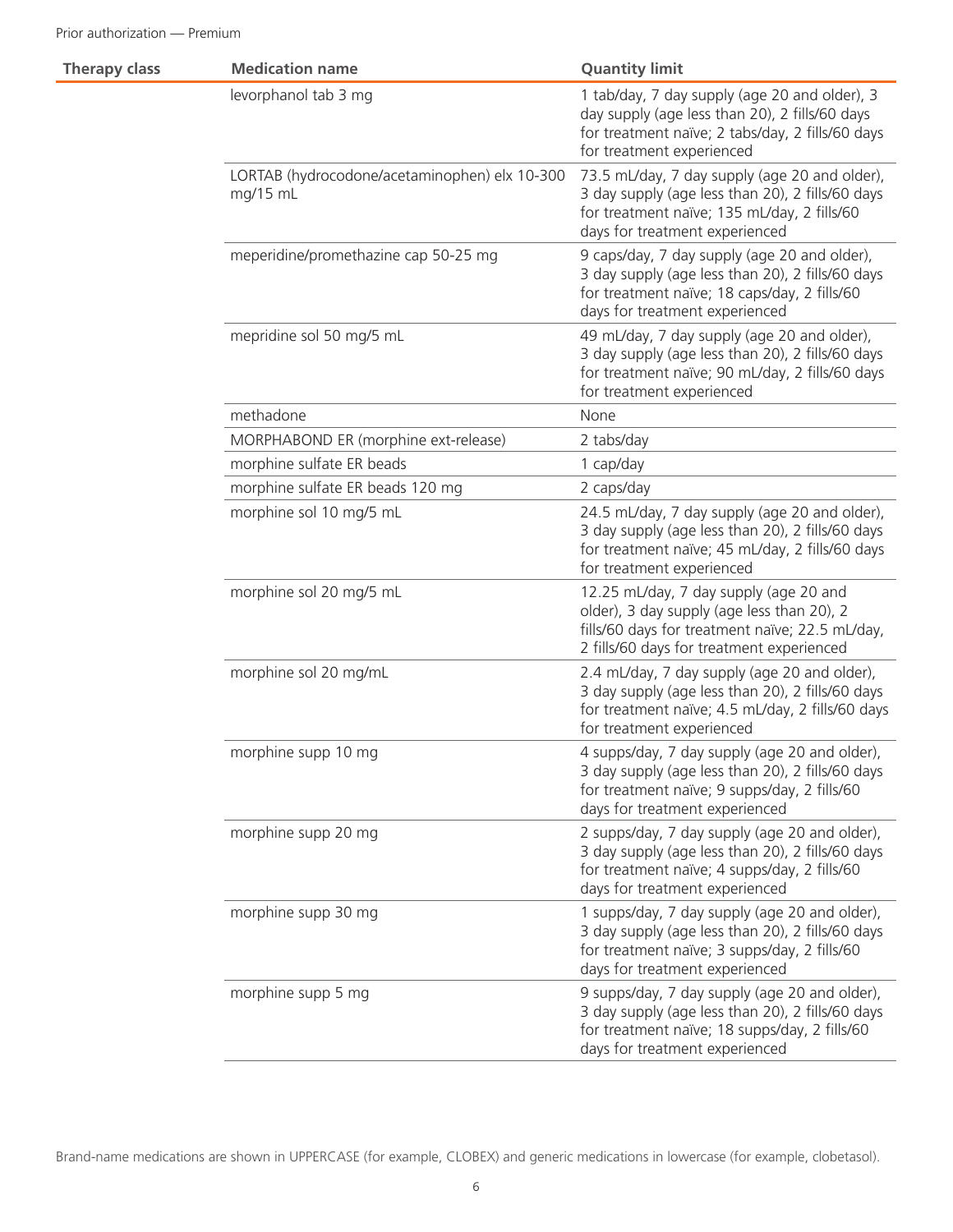| <b>Therapy class</b> | <b>Medication name</b>            | <b>Quantity limit</b>                                                                                                                                                               |
|----------------------|-----------------------------------|-------------------------------------------------------------------------------------------------------------------------------------------------------------------------------------|
|                      | morphine tab 15 mg                | 3 tabs/day, 7 day supply (age 20 and older),<br>3 day supply (age less than 20), 2 fills/60 days<br>for treatment naïve; 6 tabs/day, 2 fills/60 days<br>for treatment experienced   |
|                      | morphine tab 30 mg                | 1 tab/day, 7 day supply (age 20 and older), 3<br>day supply (age less than 20), 2 fills/60 days<br>for treatment naïve; 3 tabs/day, 2 fills/60 days<br>for treatment experienced    |
|                      | morphine sulfate ER cap           | 2 caps/day                                                                                                                                                                          |
|                      | morphine sulfate ER tab           | 3 tabs/day                                                                                                                                                                          |
|                      | NALOCET (oxycodone/acetaminophen) | 13 tabs/day, 7 day supply (age 20 and older),<br>3 day supply (age less than 20), 2 fills/60 days<br>for treatment naïve; 13 tabs/day, 2 fills/60<br>days for treatment experienced |
|                      | OPANA (oxymorphone) tab 10 mg     | 1 tab/day, 7 day supply (age 20 and older), 3<br>day supply (age less than 20), 2 fills/60 days<br>for treatment naïve; 3 tabs/day, 2 fills/60 days<br>for treatment experienced    |
|                      | OPANA (oxymorphone) tab 5 mg      | 3 tabs/day, 7 day supply (age 20 and older),<br>3 day supply (age less than 20), 2 fills/60 days<br>for treatment naïve; 6 tabs/day, 2 fills/60 days<br>for treatment experienced   |
|                      | OXAYDO (oxycodone) tab 5 mg       | 6 tabs/day, 7 day supply (age 20 and older),<br>3 day supply (age less than 20), 2 fills/60 days<br>for treatment naïve; 12 tabs/day, 2 fills/60<br>days for treatment experienced  |
|                      | OXAYDO (oxycodone) tab 7.5 mg     | 4 tabs/day, 7 day supply (age 20 and older),<br>3 day supply (age less than 20), 2 fills/60 days<br>for treatment naïve; 8 tabs/day, 2 fills/60 days<br>for treatment experienced   |
|                      | oxycodone/aspirin tab             | 6 tabs/day, 7 day supply (age 20 and older),<br>3 day supply (age less than 20), 2 fills/60 days<br>for treatment naïve; 12 tabs/day, 2 fills/60<br>days for treatment experienced  |
|                      | oxycodone/ibuprofen tab 5-400 mg  | 6 tabs/day, 7 day supply (age 20 and older),<br>3 day supply (age less than 20), 2 fills/60 days<br>for treatment naïve; 8 tabs/day, 2 fills/60 days<br>for treatment experienced   |
|                      | oxycodone cap 5 mg                | 6 caps/day, 7 day supply (age 20 and older),<br>3 day supply (age less than 20), 2 fills/60 days<br>for treatment naïve; 12 caps/day, 2 fills/60<br>days for treatment experienced  |
|                      | oxycodone conc 20 mg/mL           | 1.6 mL/day, 7 day supply (age 20 and older),<br>3 day supply (age less than 20), 2 fills/60 days<br>for treatment naïve; 3 mL/day, 2 fills/60 days<br>for treatment experienced     |
|                      | oxycodone sol 5 mg/5 mL           | 32.6 mL/day, 7 day supply (age 20 and older),<br>3 day supply (age less than 20), 2 fills/60 days<br>for treatment naïve; 60 mL/day, 2 fills/60 days<br>for treatment experienced   |
|                      |                                   |                                                                                                                                                                                     |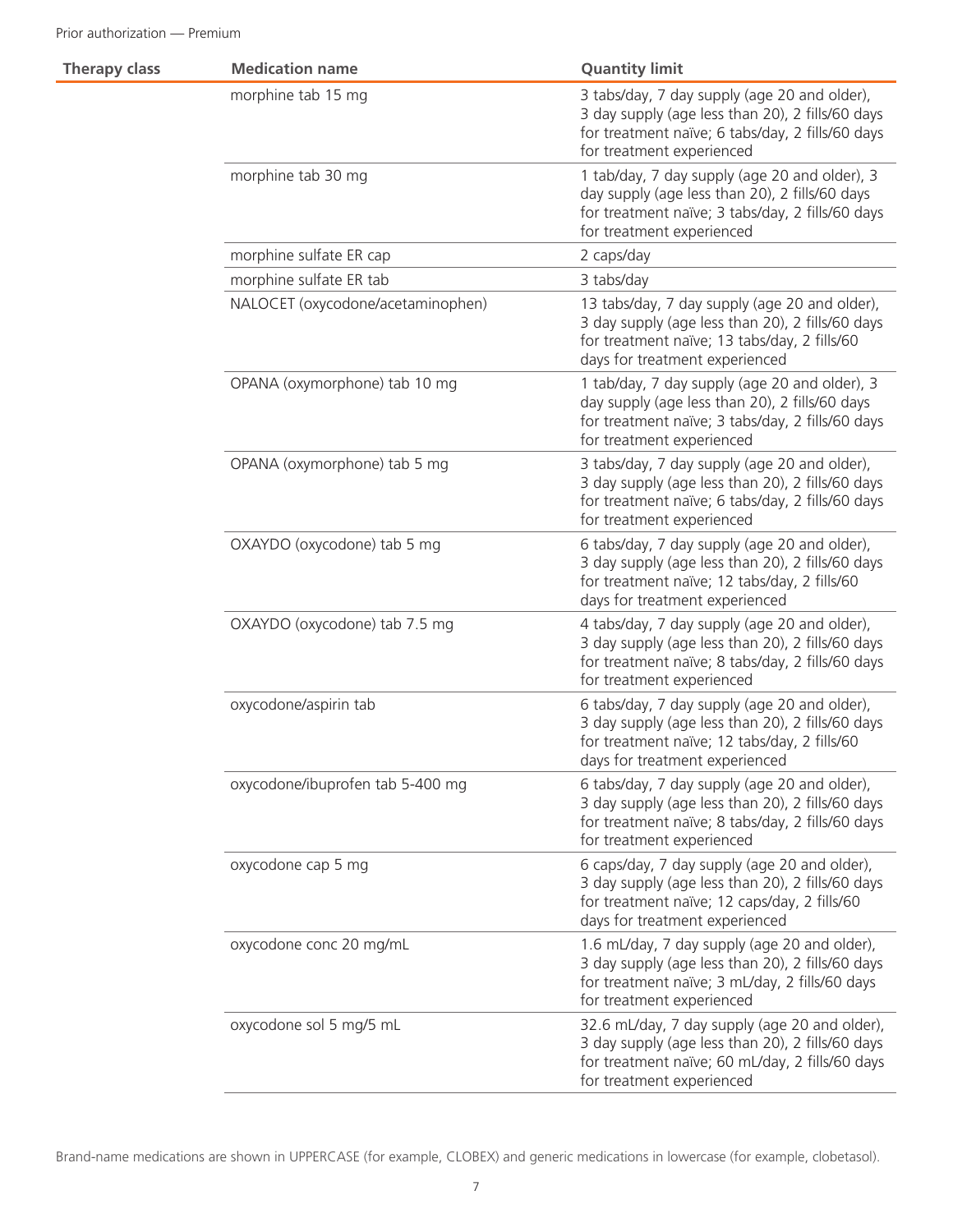| <b>Therapy class</b> | <b>Medication name</b>                             | <b>Quantity limit</b>                                                                                                                                                               |
|----------------------|----------------------------------------------------|-------------------------------------------------------------------------------------------------------------------------------------------------------------------------------------|
|                      | oxycodone tab 5 mg                                 | 6 tabs/day, 7 day supply (age 20 and older),<br>3 day supply (age less than 20), 2 fills/60 days<br>for treatment naïve; 12 tabs/day, 2 fills/60<br>days for treatment experienced  |
|                      | oxycodone tab 10 mg                                | 3 tabs/day, 7 day supply (age 20 and older),<br>3 day supply (age less than 20), 2 fills/60 days<br>for treatment naïve; 6 tabs/day, 2 fills/60 days<br>for treatment experienced   |
|                      | oxycodone tab 15 mg                                | 2 tabs/day, 7 day supply (age 20 and older),<br>3 day supply (age less than 20), 2 fills/60 days<br>for treatment naïve; 4 tabs/day, 2 fills/60 days<br>for treatment experienced   |
|                      | oxycodone tab 20 mg                                | 1 tab/day, 7 day supply (age 20 and older), 3<br>day supply (age less than 20), 2 fills/60 days<br>for treatment naïve; 3 tabs/day, 2 fills/60 days<br>for treatment experienced    |
|                      | oxycodone tab 30 mg                                | 1 tab/day, 7 day supply (age 20 and older), 3<br>day supply (age less than 20), 2 fills/60 days<br>for treatment naïve; 2 tabs/day, 2 fills/60 days<br>for treatment experienced    |
|                      | oxycodone/acetaminophen sol 5-325 mg/5 mL          | 32.6 mL/day, 7 day supply (age 20 and older),<br>3 day supply (age less than 20), 2 fills/60 days<br>for treatment naïve; 60 mL/day, 2 fills/60 days<br>for treatment experienced   |
|                      | oxycodone/acetaminophen tab 10-325 mg              | 3 tabs/day, 7 day supply (age 20 and older),<br>3 day supply (age less than 20), 2 fills/60 days<br>for treatment naïve; 6 tabs/day, 2 fills/60 days<br>for treatment experienced   |
|                      | oxycodone/acetaminophen tab 2.5-325 mg             | 12 tabs/day, 7 day supply (age 20 and older),<br>3 day supply (age less than 20), 2 fills/60 days<br>for treatment naïve; 12 tabs/day, 2 fills/60<br>days for treatment experienced |
|                      | oxycodone/acetaminophen tab 5-325 mg               | 6 tabs/day, 7 day supply (age 20 and older),<br>3 day supply (age less than 20), 2 fills/60 days<br>for treatment naïve; 12 tabs/day, 2 fills/60<br>days for treatment experienced  |
|                      | oxycodone/acetaminophen tab 7.5-325 mg             | 4 tabs/day, 7 day supply (age 20 and older),<br>3 day supply (age less than 20), 2 fills/60 days<br>for treatment naïve; 8 tabs/day, 2 fills/60 days<br>for treatment experienced   |
|                      | OXYCONTIN (oxycodone ext-release)                  | 4 tabs/day                                                                                                                                                                          |
|                      | oxymorphone ER                                     | 4 tabs/day                                                                                                                                                                          |
|                      | pentazocine/naloxone tab 50-0.5 mg                 | 5 tabs/day, 7 day supply (age 20 and older),<br>3 day supply (age less than 20), 2 fills/60 days<br>for treatment naïve; 10 tabs/day, 2 fills/60<br>days for treatment experienced  |
|                      | PRIMLEV (oxycodone/acetaminophen) tab 10-300<br>mg | 3 tabs/day, 7 day supply (age 20 and older),<br>3 day supply (age less than 20), 2 fills/60 days<br>for treatment naïve; 6 tabs/day, 2 fills/60 days<br>for treatment experienced   |
|                      |                                                    |                                                                                                                                                                                     |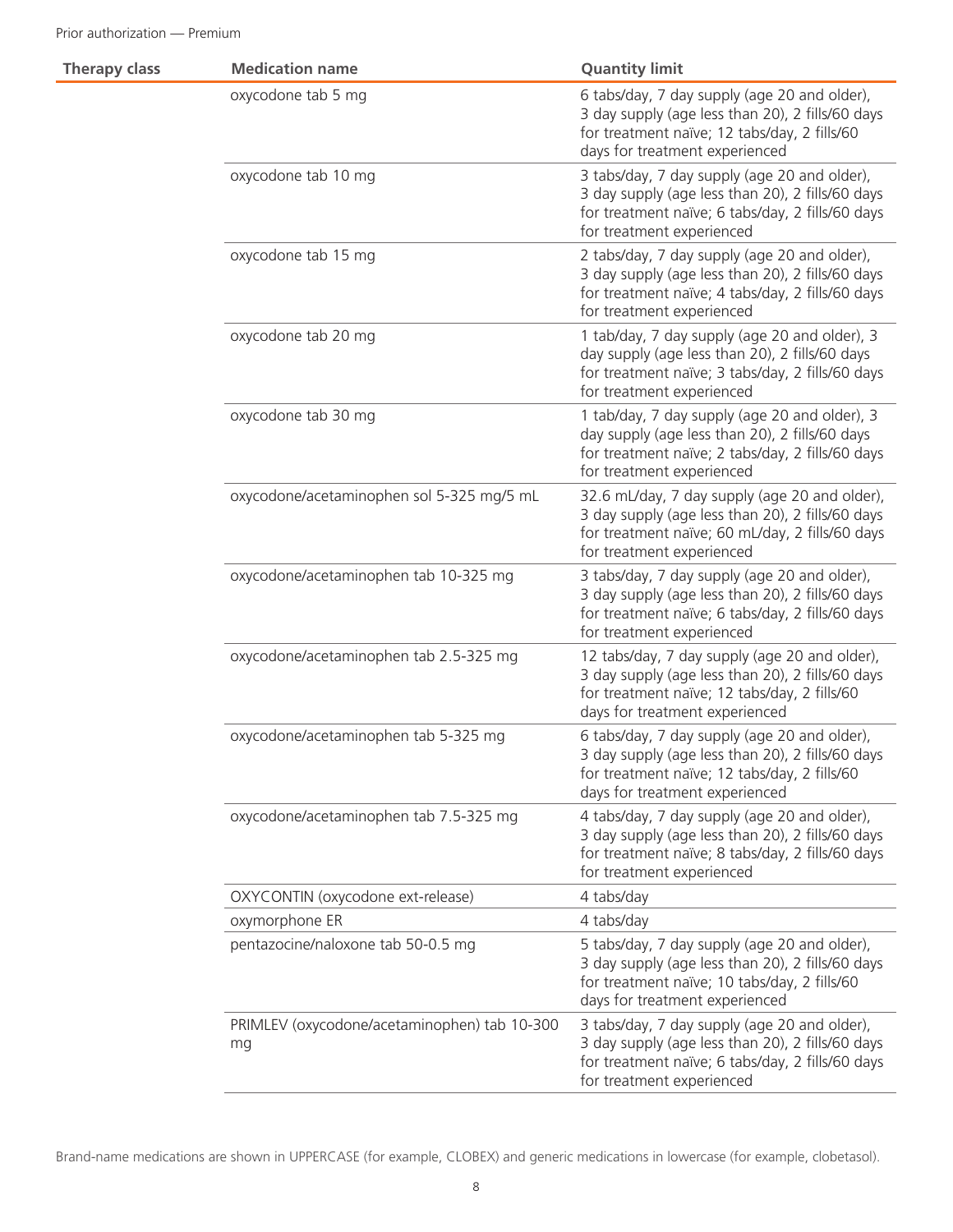| <b>Therapy class</b>   | <b>Medication name</b>                                  | <b>Quantity limit</b>                                                                                                                                                               |
|------------------------|---------------------------------------------------------|-------------------------------------------------------------------------------------------------------------------------------------------------------------------------------------|
|                        | PRIMLEV (oxycodone/acetaminophen) tab 5-300<br>mg       | 6 tabs/day, 7 day supply (age 20 and older),<br>3 day supply (age less than 20), 2 fills/60 days<br>for treatment naïve; 12 tabs/day, 2 fills/60<br>days for treatment experienced  |
|                        | PRIMLEV (oxycodone/acetaminophen) tab 7.5-300<br>mg     | 4 tabs/day, 7 day supply (age 20 and older),<br>3 day supply (age less than 20), 2 fills/60 days<br>for treatment naïve; 8 tabs/day, 2 fills/60 days<br>for treatment experienced   |
|                        | PROLATE (oxycodone/acetaminophen) tab 10-300<br>mg      | 3 tabs/day, 7 day supply (age 20 and older),<br>3 day supply (age less than 20), 2 fills/60 days<br>for treatment naïve; 6 tabs/day, 2 fills/60 days<br>for treatment experienced   |
|                        | PROLATE (oxycodone/acetaminophen) tab 5-300<br>mg       | 6 tabs/day, 7 day supply (age 20 and older),<br>3 day supply (age less than 20), 2 fills/60 days<br>for treatment naïve; 12 tabs/day, 2 fills/60<br>days for treatment experienced  |
|                        | PROLATE (oxycodone/acetaminophen) tab 7.5-300<br>mg     | 4 tabs/day, 7 day supply (age 20 and older),<br>3 day supply (age less than 20), 2 fills/60 days<br>for treatment naïve; 8 tabs/day, 2 fills/60 days<br>for treatment experienced   |
|                        | SYNALGOS-DC (aspirin/caffeine/dihydrocodeine)<br>cap    | 11 caps/day, 7 day supply (age 20 and older),<br>3 day supply (age less than 20), 2 fills/60 days<br>for treatment naïve; 11 caps/day, 2 fills/60<br>days for treatment experienced |
|                        | tramadol tab 50 mg                                      | 8 tabs/day, 7 day supply (age 20 and older),<br>3 day supply (age less than 20), 2 fills/60 days<br>for treatment naïve; 8 tabs/day, 2 fills/60 days<br>for treatment experienced   |
|                        | tramadol/acetaminophen tab 37.5-325 mg                  | 8 tabs/day, 7 day supply (age 20 and older),<br>3 day supply (age less than 20), 2 fills/60 days<br>for treatment naïve; 8 tabs/day, 2 fills/60 days<br>for treatment experienced   |
|                        | tramadol ER cap                                         | 1 cap/day                                                                                                                                                                           |
|                        | tramadol ER tab                                         | 1 tab/day                                                                                                                                                                           |
|                        | TREZIX (acetaminophen/caffeine/dihydrocodeine)<br>cap   | 12 caps/day, 7 day supply (age 20 and older),<br>3 day supply (age less than 20), 2 fills/60 days<br>for treatment naïve; 12 caps/day, 2 fills/60<br>days for treatment experienced |
|                        | VICODIN HP (hydrocodone/acetaminophen) tab<br>10-300 mg | 4 tabs/day, 7 day supply (age 20 and older),<br>3 day supply (age less than 20), 2 fills/60 days<br>for treatment naïve; 9 tabs/day, 2 fills/60 days<br>for treatment experienced   |
|                        | hydrocodone cap ER                                      | 2 caps/day                                                                                                                                                                          |
|                        | hydrocodone cap ER 50 mg                                | 4 caps/day                                                                                                                                                                          |
| <b>Anticonvulsants</b> | <b>BANZEL</b> (rufinamide)                              | None                                                                                                                                                                                |
|                        | clobazam                                                | None                                                                                                                                                                                |
|                        | HORIZANT (gabapentin enacarbil)                         | 2 tabs/day                                                                                                                                                                          |
|                        | SYMPAZAN (clobazam)                                     | None                                                                                                                                                                                |
| <b>Antipsychotics</b>  | ADASUVE (loxapine)                                      | None                                                                                                                                                                                |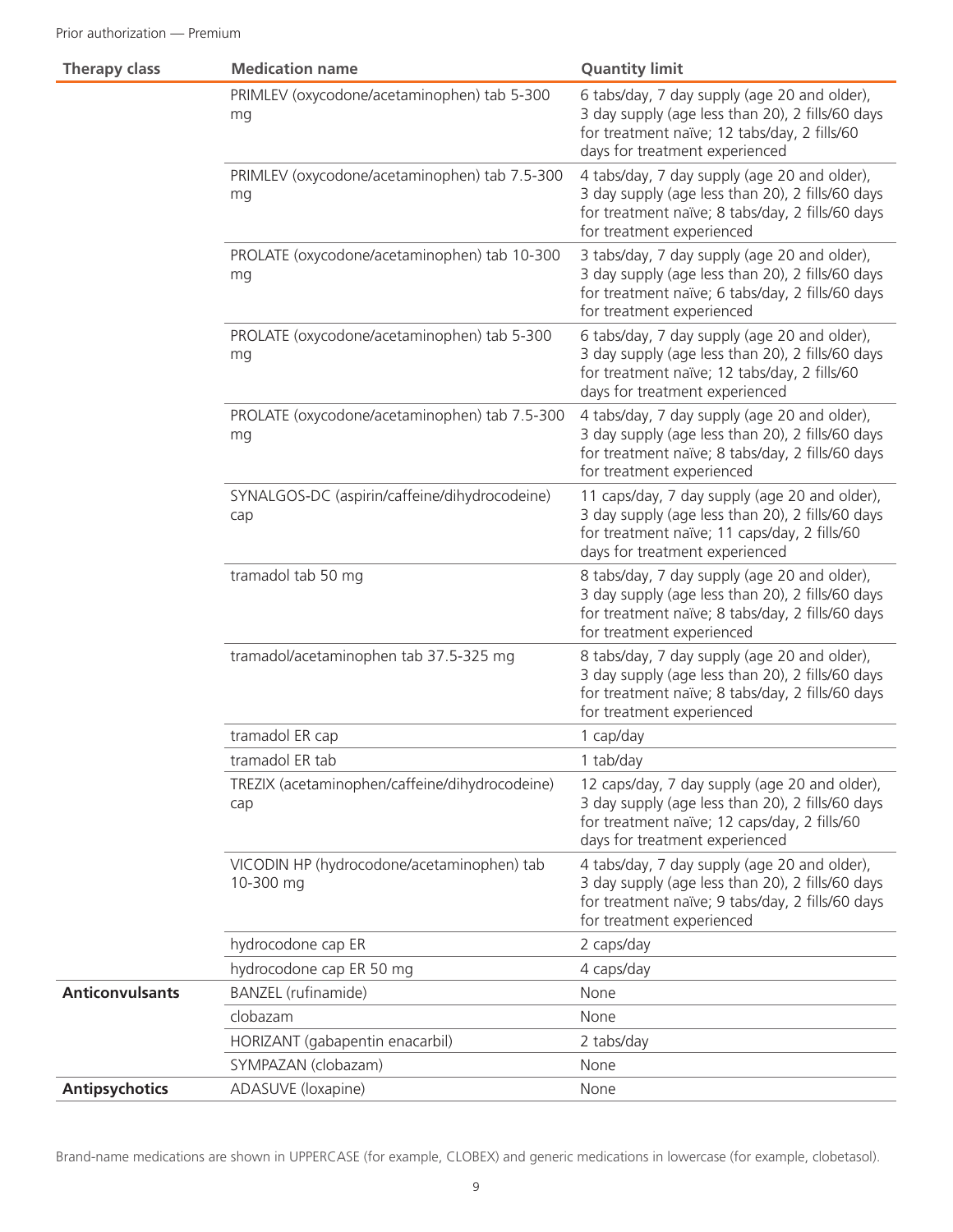| <b>Therapy class</b>                | <b>Medication name</b>                                     | <b>Quantity limit</b>        |
|-------------------------------------|------------------------------------------------------------|------------------------------|
| <b>Antitussives</b><br>(PA age <18) | CAPCOF (phenylephrine/chlorpheniramine/<br>codeine)        | 240 mL/fill, 2 fills/60 days |
|                                     | CHERATUSSIN (quaifenesin/codeine)                          | 240 mL/fill, 2 fills/60 days |
|                                     | CODAR AR (chlorpheniramine/codeine)                        | 240 mL/fill, 2 fills/60 days |
|                                     | CODAR D (pseudoephedrine/codeine)                          | 240 mL/fill, 2 fills/60 days |
|                                     | CODAR GF (guaifenesin/codeine)                             | 240 mL/fill, 2 fills/60 days |
|                                     | CODITUSSIN (guaifenesin/codeine)                           | 240 mL/fill, 2 fills/60 days |
|                                     | CODITUSSIN AC (guaifenesin/codeine)                        | 240 mL/fill, 2 fills/60 days |
|                                     | FLOWTUSS (hydrocodone/guaifenesin)                         | 240 mL/fill, 2 fills/60 days |
|                                     | guaifenesin/codeine                                        | 240 mL/fill, 2 fills/60 days |
|                                     | HISTEX-AC (phenylephrine/triprolidine/codeine)             | 240 mL/fill, 2 fills/60 days |
|                                     | hydrocodone/chlorpheniramine                               | 240 mL/fill, 2 fills/60 days |
|                                     | HYDROMET (hydrocodone/homatropine)                         | 240 mL/fill, 2 fills/60 days |
|                                     | LEXUSS 210 (chlorpheniramine/codeine)                      | 240 mL/fill, 2 fills/60 days |
|                                     | MAR-COF BP (pseudoephedrine/brompheniramine/<br>codeine)   | 240 mL/fill, 2 fills/60 days |
|                                     | MAR-COF CG (guaifenesin/codeine)                           | 240 mL/fill, 2 fills/60 days |
|                                     | M-CLEAR WC (guaifenesin/codeine)                           | 240 mL/fill, 2 fills/60 days |
|                                     | M-END MAX D (pseudoephedrine/<br>chlorpheniramine/codeine) | 240 mL/fill, 2 fills/60 days |
|                                     | M-END PE (phenylephrine/brompheniramine/<br>codeine)       | 240 mL/fill, 2 fills/60 days |
|                                     | M-END WC (pseudoephedrine/brompheniramine/<br>codeine)     | 240 mL/fill, 2 fills/60 days |
|                                     | NINJACOF-XG (guaifenesin/codeine)                          | 240 mL/fill, 2 fills/60 days |
|                                     | OBREDON (hydrocodone/guaifenesin)                          | 240 mL/fill, 2 fills/60 days |
|                                     | PHENHIST DH (pseudoephedrine/<br>brompheniramine/codeine)  | 240 mL/fill, 2 fills/60 days |
|                                     | POLY-TUSSIN (phenylephrine/brompheniramine/<br>codeine)    | 240 mL/fill, 2 fills/60 days |
|                                     | PRO-CLEAR AC (codeine/pyrilamine)                          | 240 mL/fill, 2 fills/60 days |
|                                     | promethazine/phenylephrine/codeine                         | 240 mL/fill, 2 fills/60 days |
|                                     | promethazine/codeine                                       | 240 mL/fill, 2 fills/60 days |
|                                     | pseudoephedrine/chlorpheniramine/hydrocodone               | 240 mL/fill, 2 fills/60 days |
|                                     | PRO-RED AC (phenylephrine/dexchlorpheniramine/<br>codeine) | 240 mL/fill, 2 fills/60 days |
|                                     | RELCOF C (guaifenesin/codeine)                             | 240 mL/fill, 2 fills/60 days |
|                                     | REZIRA (pseudoephedrine/hydrocodone)                       | 240 mL/fill, 2 fills/60 days |
|                                     | RYDEX (pseudoephedrine/brompheniramine/<br>codeine)        | 240 mL/fill, 2 fills/60 days |
|                                     | TRICODE AR (pseudoephedrine/chlorpheniramine/<br>codeine)  | 240 mL/fill, 2 fills/60 days |
|                                     | TRYMINE CG (guaifenesin/codeine)                           | 240 mL/fill, 2 fills/60 days |
|                                     | TUSNEL C (pseudoephedrine w/ cod-gg)                       | 240 mL/fill, 2 fills/60 days |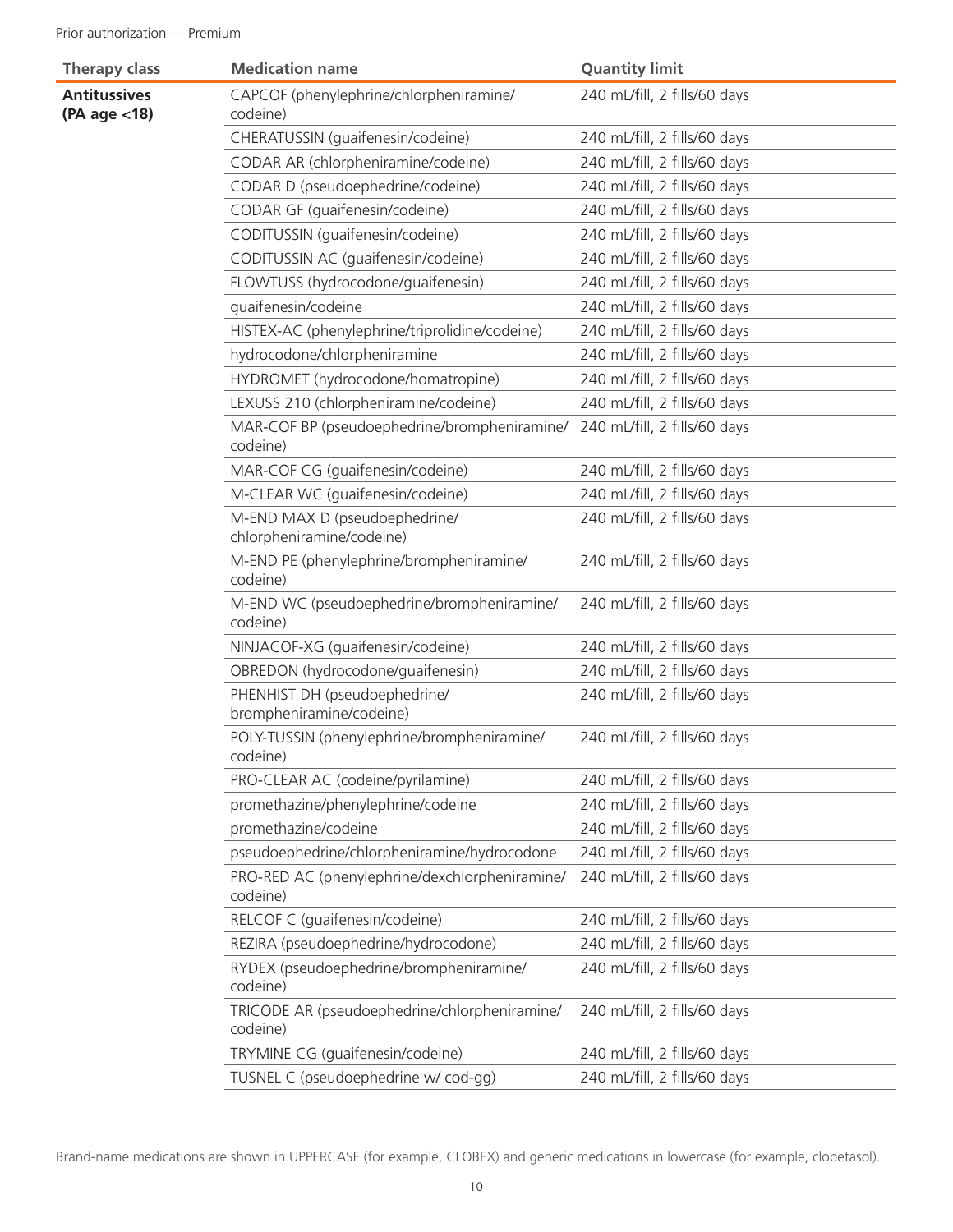| <b>Therapy class</b>      | <b>Medication name</b>                                      | <b>Quantity limit</b>                     |
|---------------------------|-------------------------------------------------------------|-------------------------------------------|
|                           | TUSSICAPS (hydrocodone/chlorpheniramine) 10-8<br>mg         | 2 caps/day, 7 day supply, 2 fills/60 days |
|                           | TUSSICAPS (hydrocodone/chlorpheniramine) 5-4<br>mg          | 4 caps/day, 7 day supply, 2 fills/60 days |
|                           | TUSSIGON (hydrocodone/homatropine)                          | 6 tabs/day, 7 day supply, 2 fills/60 days |
|                           | TUSSIONEX (hydrocodone/chlorpheniramine)                    | 240 mL/fill, 2 fills/60 days              |
|                           | TUXARIN ER (codeine/chlorpheniramine)                       | 2 tabs/day, 7 day supply, 2 fills/60 days |
|                           | TUZISTRA XR (codeine/chlorpheniramine)                      | 240 mL/fill, 2 fills/60 days              |
|                           | VIRTUSSIN (pseudoephedrine w/ cod-gg)                       | 240 mL/fill, 2 fills/60 days              |
|                           | VITUZ (hydrocodone/chlorpheniramine)                        | 240 mL/fill, 2 fills/60 days              |
|                           | Z-TUSS AC (chlorpheniramine/codeine)                        | 240 mL/fill, 2 fills/60 days              |
|                           | ZUTRIPRO (pseudoephedrine/chlorpheniramine/<br>hydrocodone) | 240 mL/fill, 2 fills/60 days              |
| <b>Hypoactive sexual</b>  | ADDYI (flibanserin)                                         | 1 tab/day                                 |
| desire disorder           | VYLEESI (bremelanotide)                                     | 6 injections/30 days                      |
| <b>Migraine</b>           | AIMOVIG (erenumab)                                          | 2 syringes/30 days                        |
|                           | AIMOVIG (erenumab) 140 mg/mL                                | 1 syringe/30 days                         |
|                           | CAFERGOT (ergotamine w/caffeine)                            | None                                      |
|                           | D.H.E. 45(dihydroergotamine)                                | 24 ampules/28 days                        |
|                           | EMGALITY (galcanezumab-gnlm)                                | 1 syringe/auto-injector/30 days           |
|                           | EMGALITY (galcanezumab-gnlm) 100 mg                         | 3 syringes/auto-injectors/30 days         |
|                           | ERGOMAR (ergotamine tartrate)                               | None                                      |
|                           | MIGRANAL (dihydroergotamine)                                | 8 vials/30 days                           |
|                           | MIGERGOT (ergotamine)                                       | None                                      |
|                           | NURTEC (rimegepant)                                         | 8 tabs/30 days                            |
|                           | UBRELVY (ubrogepant)                                        | 10 tabs/30 days                           |
|                           | VYEPTI (eptinezumab-jjmr)                                   | 3 ml/90 days                              |
| <b>Miscellaneous</b>      | EXSERVAN (riluzole)                                         | 2 films/day                               |
|                           | NUEDEXTA (dextromethorphan/quinidine)                       | None                                      |
|                           | RILUTEK (riluzole)                                          | 2 tabs/day                                |
|                           | TIGLUTIK (riluzole)                                         | 20 mL/day                                 |
| Parkinson's               | DUOPA (carbidopa-levodopa) Susp                             | None                                      |
|                           | NUPLAZID (pimavanserin)                                     | None                                      |
| <b>Sedative hypnotics</b> | FLURAZEPAM (flurazepam)                                     | 1 cap/day                                 |
| <b>Stimulants</b>         | armodafinil                                                 | 1 tab/day                                 |
|                           | armodafinil 50 mg                                           | 2 tabs/day                                |
|                           | modafinil                                                   | 1 tab/day                                 |
|                           | SUNOSI (solriamfetol)                                       | 1 tab/day                                 |
| <b>Weight loss</b>        | BONTRIL (phendimetrazine)                                   | None                                      |
|                           | DIDREX (benzphetamine)                                      | None                                      |
|                           | LOMAIRA (phentermine)                                       | None                                      |
|                           | phentermine                                                 | None                                      |
|                           | QSYMIA (phentermine/topiramate)                             | None                                      |
|                           | SAXENDA (liraglutide)                                       | 5 pens/30 days                            |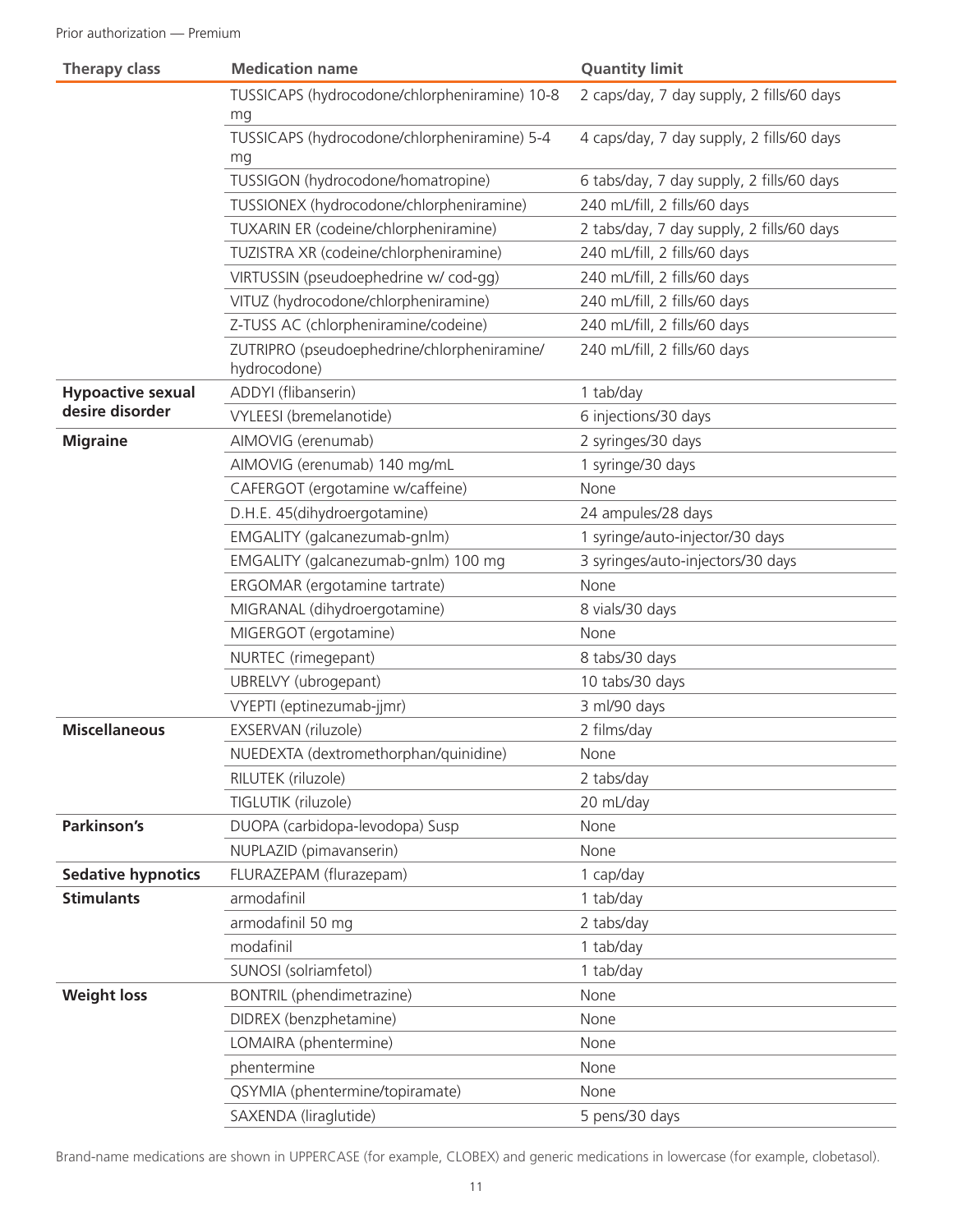| <b>Therapy class</b>                  | <b>Medication name</b>                                | <b>Quantity limit</b>             |
|---------------------------------------|-------------------------------------------------------|-----------------------------------|
|                                       | SUPRENZA (phentermine)                                | None                              |
|                                       | TENUATE (diethylpropion)                              | None                              |
|                                       | WEGOVY (semaglutide)                                  | 4 pens/28 days                    |
|                                       | <b>XENICAL</b> (orlistat)                             | None                              |
| <b>Dermatology</b>                    |                                                       |                                   |
| Acne (oral)                           | ABSORICA LD (isotretinoin)                            | None                              |
|                                       | AMNESTEEM (isotretinoin)                              | None                              |
|                                       | CLARAVIS (isotretinoin)                               | None                              |
|                                       | MYORISAN (isotretinoin)                               | None                              |
|                                       | ZENATANE (isotretinoin)                               | None                              |
|                                       | ACCUTANE (isotretinoin)                               | none                              |
| <b>Acne (topical)</b>                 | adapalene                                             | None                              |
|                                       | ALTRENO (tretinoin)                                   | None                              |
|                                       | ATRALIN (tretinoin)                                   | None                              |
|                                       | PLIXDA (adapalene)                                    | None                              |
|                                       | tazarotene cream                                      | None                              |
|                                       | tretinoin cream                                       | None                              |
|                                       | tretinoin microsphere gel                             | None                              |
|                                       | TRETIN-X (tretinoin)                                  | None                              |
| <b>Endocrinology &amp; metabolism</b> |                                                       |                                   |
| Androgens,                            | ANADROL-50 (oxymetholone)                             | None                              |
| testosterone (oral)                   | METHITEST (methyltestosterone)                        | None                              |
|                                       | OXANDRIN (oxandrolone) 2.5 mg                         | 8 tabs/day                        |
|                                       | OXANDRIN (oxandrolone) 10 mg                          | 2 tabs/day                        |
| Androgens,                            | testosterone cypionate                                | None                              |
| testosterone                          | testosterone enanthate                                | None                              |
| (injectable)                          | XYOSTED (testosterone enanthate)                      | None                              |
| Androgens,                            | ANDRODERM (testosterone)                              | None                              |
| testosterone (topical)                | STRIANT (testosterone)                                | None                              |
|                                       | testosterone gel 1.62%                                | None                              |
| <b>Antidiabetic agents</b>            | AFREZZA (insulin regular)                             | None                              |
|                                       | SYMLINPEN (pramlintide)                               | None                              |
| <b>Diabetic supplies</b>              | CONTINUOUS BLOOD GLUCOSE SYSTEM<br><b>RECEIVER</b>    | None                              |
|                                       | CONTINUOUS BLOOD GLUCOSE SYSTEM SENSOR                | None                              |
|                                       | CONTINUOUS BLOOD GLUCOSE SYSTEM<br><b>TRANSMITTER</b> | None                              |
| Gonadotropins                         | ORIAHNN (elagolix-estrad-noreth)                      | 2 tabs/day                        |
|                                       | ORILISSA (elagolix) 150mg                             | 1 tab/day                         |
|                                       | ORILISSA (elagolix) 200mg                             | 2 tabs/day                        |
| Gastroenterology                      |                                                       |                                   |
| <b>Antiemetics</b>                    | BONJESTA (doxylamine-pyridoxine)                      | 2 tabs/day                        |
|                                       | CESAMET (nabilone)                                    | 20 caps/fill or 3 max days supply |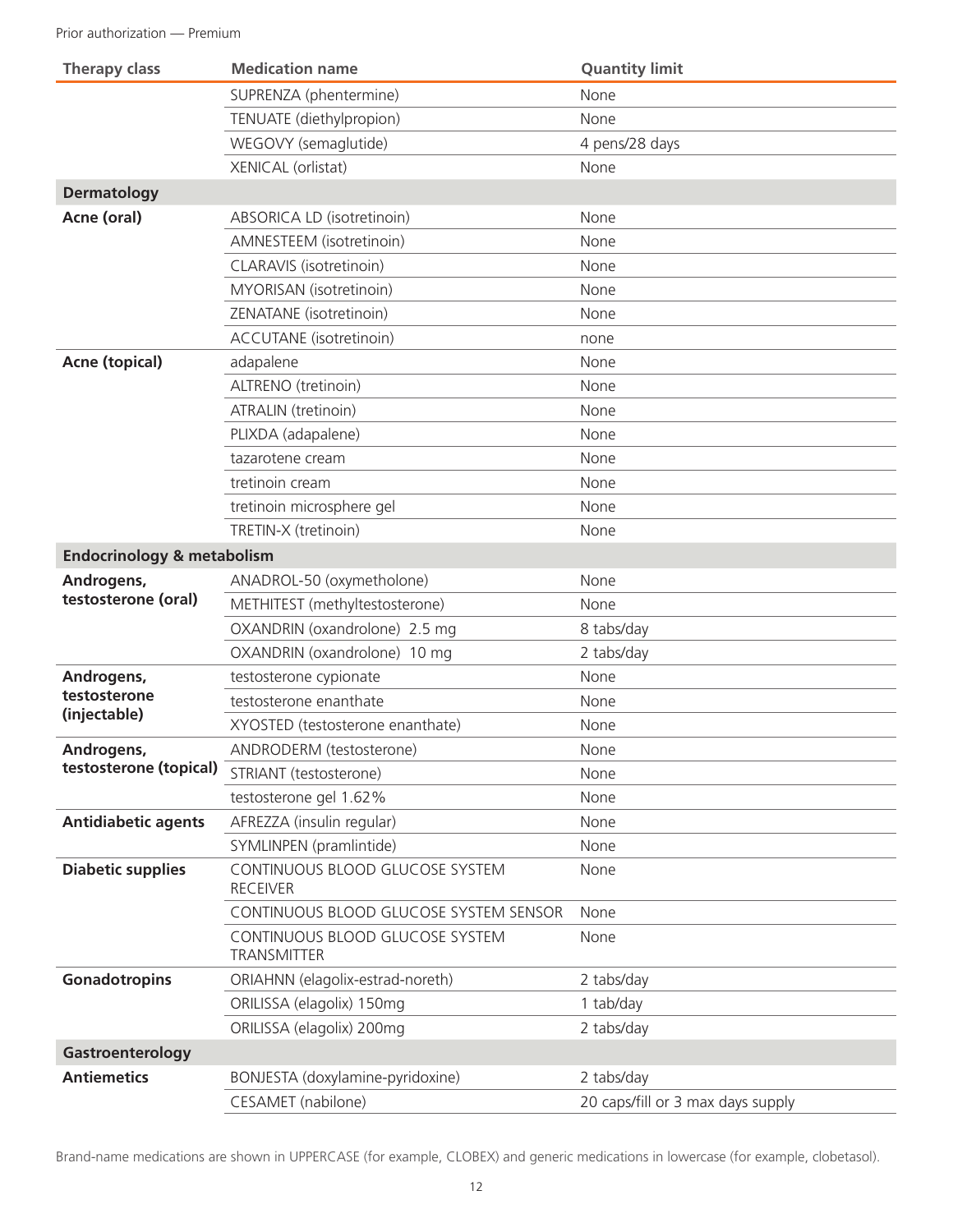| <b>Therapy class</b>                   | <b>Medication name</b>                                                      | <b>Quantity limit</b>    |
|----------------------------------------|-----------------------------------------------------------------------------|--------------------------|
|                                        | DICLEGIS (doxylamine-pyridoxine)                                            | 4 tabs/day               |
|                                        | MARINOL (dronabinol)                                                        | 2 caps/day               |
|                                        | SYNDROS (dronabinol)                                                        | 120 mL/30 days           |
| Constipation                           | ZELNORM (tegaserod)                                                         | 2 tabs/day               |
| <b>Irritable bowel</b>                 | LOTRONEX (alosetron)                                                        | None                     |
| syndrome                               | VIBERZI (eluxadoline)                                                       | 2 tabs/day               |
| Immunology                             |                                                                             |                          |
| <b>Allergen extracts</b>               | GRASTEK (timothy grass pollen)                                              | 1 tab/day                |
|                                        | ODACTRA (house dust mite)                                                   | 1 tab/day                |
|                                        | ORALAIR (mixed grass pollens allergen) 300 IR                               | 1 tab/day                |
|                                        | ORALAIR CHILDREN/ADOLESCENTS (mixed grass<br>pollens allergen) Starter Pack | 2 packs/365 days         |
|                                        | ORALAIR CHILDREN/ADOLESCENTS (mixed grass<br>pollens allergen) Sample Kit   | 2 kits/365 days          |
|                                        | RAGWITEK (short ragweed pollen allergen)                                    | 1 tab/day                |
| <b>Immunizations</b>                   | VARIZIG (varicella-zoster immune globulin)                                  | None                     |
| <b>Miscellaneous</b>                   |                                                                             |                          |
| <b>Amino acid</b>                      | ENDARI (glutamine)                                                          | None                     |
| <b>Antimetabolites</b>                 | SIKLOS (hydroxyurea) 100 mg                                                 | None                     |
| <b>Calcium modifier</b>                | cinacalcet                                                                  | None                     |
| <b>Methotrexate auto-</b><br>injectors | RASUVO (methotrexate)                                                       | 4 auto-injectors/28 days |
| <b>Movement disorder</b><br>agents     | NOURIANZ (istradefylline)                                                   | None                     |
| <b>Toxicology</b>                      | EXJADE (deferasirox)                                                        | None                     |
|                                        | FERRIPROX (deferiprone)                                                     | None                     |
|                                        | JADENU (deferasirox)                                                        | None                     |
|                                        | JADENU SPRINKLE (deferasirox)                                               | None                     |
| <b>Wound care</b>                      | REGRANEX (becaplermin)                                                      | None                     |
| Ophthalmology                          |                                                                             |                          |
| Anti-inflammatory                      | EYSUVIS (loteprednol)                                                       | None                     |
| <b>Miscellaneous</b>                   | RESTASIS (cyclosporine)                                                     | None                     |
|                                        | XIIDRA (lifitegrast)                                                        | None                     |
| Vasoconstrictor                        | UPNEEQ (oxymetazoline)                                                      | None                     |
| <b>Respiratory</b>                     |                                                                             |                          |
| Asthma/COPD                            | DALIRESP (roflumilast)                                                      | None                     |
| <b>Clinical duplicates</b>             |                                                                             |                          |
|                                        | ABILIFY MYCITE (aripiprazole)                                               | 1 tab/day                |
|                                        | ABILIFY MYCITE (aripiprazole) starter pack                                  | 2 starter packs/365 days |
|                                        | <b>ACCRUFER (ferric maltol)</b>                                             | None                     |
|                                        | ACUVAIL (ketorolac tromethamine)                                            | None                     |
|                                        | ALLZITAL (butalbital-acetaminophen)                                         | None                     |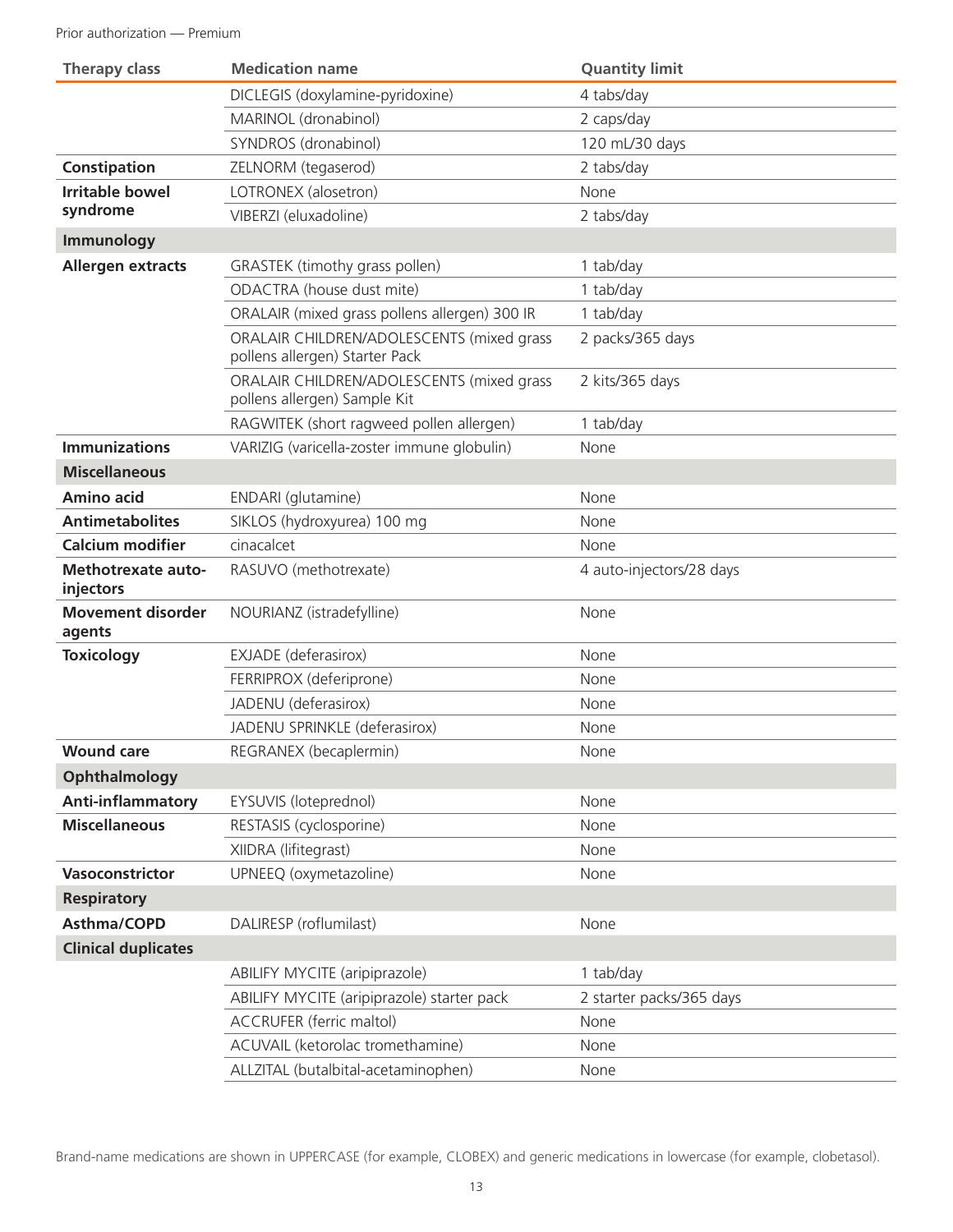| <b>Therapy class</b> | <b>Medication name</b>                                | <b>Quantity limit</b> |
|----------------------|-------------------------------------------------------|-----------------------|
|                      | ALOCRIL (nedocromil sodium)                           | None                  |
|                      | ALREX (loteprednol etabonate)                         | None                  |
|                      | ANALPRAM-HC (hydrocortisone acetate)                  | None                  |
|                      | ANTARA (fenofibrate micronized)                       | None                  |
|                      | BALCOLTRA (levonorgestrel-ethinyl estradiol)          | None                  |
|                      | <b>BRYHALI</b> (halobetasol)                          | None                  |
|                      | BUTAL/APAP (butalbital-acetaminophen)                 | None                  |
|                      | CORDRAN (flurandrenolide)                             | None                  |
|                      | CYCLO/GABA (cyclobenzaprine)                          | None                  |
|                      | DENAVIR (penciclovir)                                 | None                  |
|                      | DEXABLISS (dexamethasone)                             | None                  |
|                      | DUREZOL (difluprednate)                               | None                  |
|                      | DURLAZA (aspirin)                                     | None                  |
|                      | DUTOPROL (metoprolol hydrochlorothiazide)             | None                  |
|                      | DXEVO 11-DAY PAK                                      | None                  |
|                      | ECOZA (econazole nitrate)                             | None                  |
|                      | ENSTILAR (calcipotrine-betamethasone<br>dipropionate) | 420 g/28 days         |
|                      | EPANED (enalapril maleate)                            | None                  |
|                      | ERTACZO (sertaconazole nitrate)                       | None                  |
|                      | EXELDERM (sulconazole nitrate)                        | None                  |
|                      | FOSAMAX + D (alendronate sodium-<br>cholecalciferol)  | 4 tabs/28 days        |
|                      | GIALAX (polyethylene glycol)                          | None                  |
|                      | GILPHEX TR (phenylephrine-chlorphen)                  | None                  |
|                      | GILTUSS TR (pheylephrine w/dm)                        | None                  |
|                      | GLYCATE (glycopyrrolate)                              | None                  |
|                      | HALOG SOL (halcinonide)                               | None                  |
|                      | HIDEX 6-DAY PAK                                       | None                  |
|                      | KARBINAL ER (carbinoxamine maleate)                   | None                  |
|                      | KRISTALOSE (lactulose)                                | None                  |
|                      | LOTEMAX GEL 0.5% (loteprednol etabonate)              | 4 bottles/365 days    |
|                      | LOTEMAX OINT 0.5% (loteprednol etabonate)             | 4 bottles/365 days    |
|                      | LUZU (luliconazole)                                   | None                  |
|                      | MENTAX (butenafine)                                   | None                  |
|                      | MICORT-HC (hydrocortisone acetate)                    | None                  |
|                      | MILLIPRED (prednisolone)                              | None                  |
|                      | NAPRELAN (naproxen sodium)                            | None                  |
|                      | NEOTUSS PLUS (pheynylephrine-chlorphen)               | None                  |
|                      | NEXTSTELLIS (drospirenone-estetrol)                   | None                  |
|                      | ORAVIG (miconazole buccal)                            | None                  |
|                      | OTOVEL (ciprofloxacin-fluocinolone)                   | None                  |
|                      | OXISTAT (oxiconazole nitrate)                         | None                  |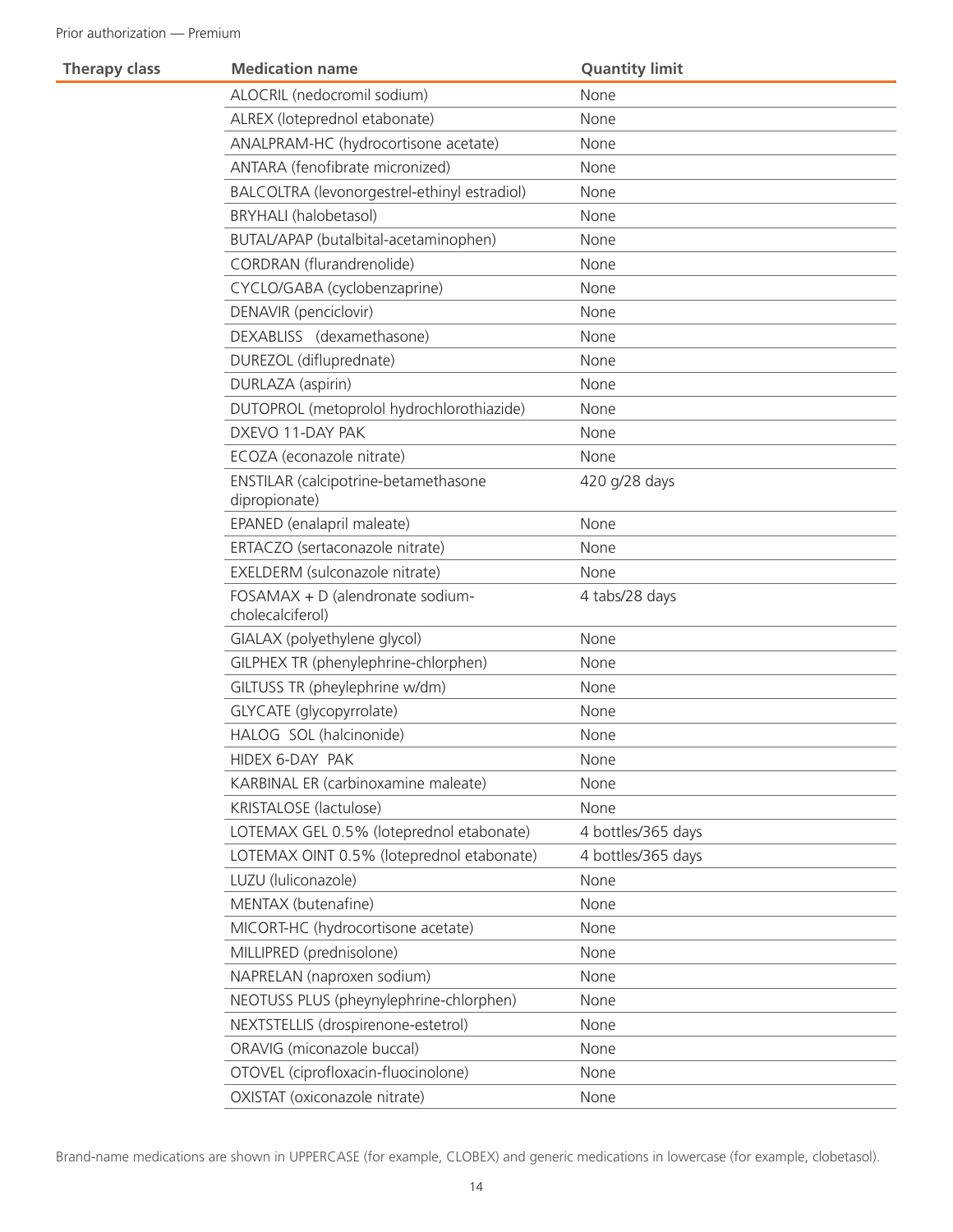| <b>Therapy class</b> | <b>Medication name</b>                         | <b>Quantity limit</b> |
|----------------------|------------------------------------------------|-----------------------|
|                      | PLIAGLIS (lidocaine-tetracaine)                | None                  |
|                      | QBRELIS (lisinopril)                           | None                  |
|                      | SEMPREX-D (acrivastine & pseudoephedrine)      | None                  |
|                      | SITAVIG TAB 50MG (acyclovir buccal)            | 2 tabs/30 days        |
|                      | SIVEXTRO TAB 200MG(tedizolid phosphate)        | 6 tabs/30 days        |
|                      | SORILUX (calcipotriene)                        | None                  |
|                      | SPRITAM (levetiracetam)                        | None                  |
|                      | SULFAMYLON (mafenide acetate)                  | None                  |
|                      | SYNERA (lidocaine-tetracaine)                  | None                  |
|                      | PAK 12-DAY<br><b>TAPERDEX</b>                  | None                  |
|                      | TENCON (butalbital-acetaminophen)              | None                  |
|                      | VANATOL LQ (butalbital-acetaminophen-caffeine) | None                  |
|                      | <b>VEREGEN</b> (sinecatechins)                 | None                  |
|                      | VUSION (miconazole-zoinc oxide)                | None                  |
|                      | XERESE (acyclovir-hydrocortisone)              | None                  |
|                      | XOLEGEL (ketoconazole)                         | None                  |
|                      | <b>ZCORT 7-DAY</b>                             | None                  |
|                      | ZILRETTA (triamcinolone acetonide)             | None                  |
|                      | ZUPLENZ (ondansetron)                          | 10 films/30 days      |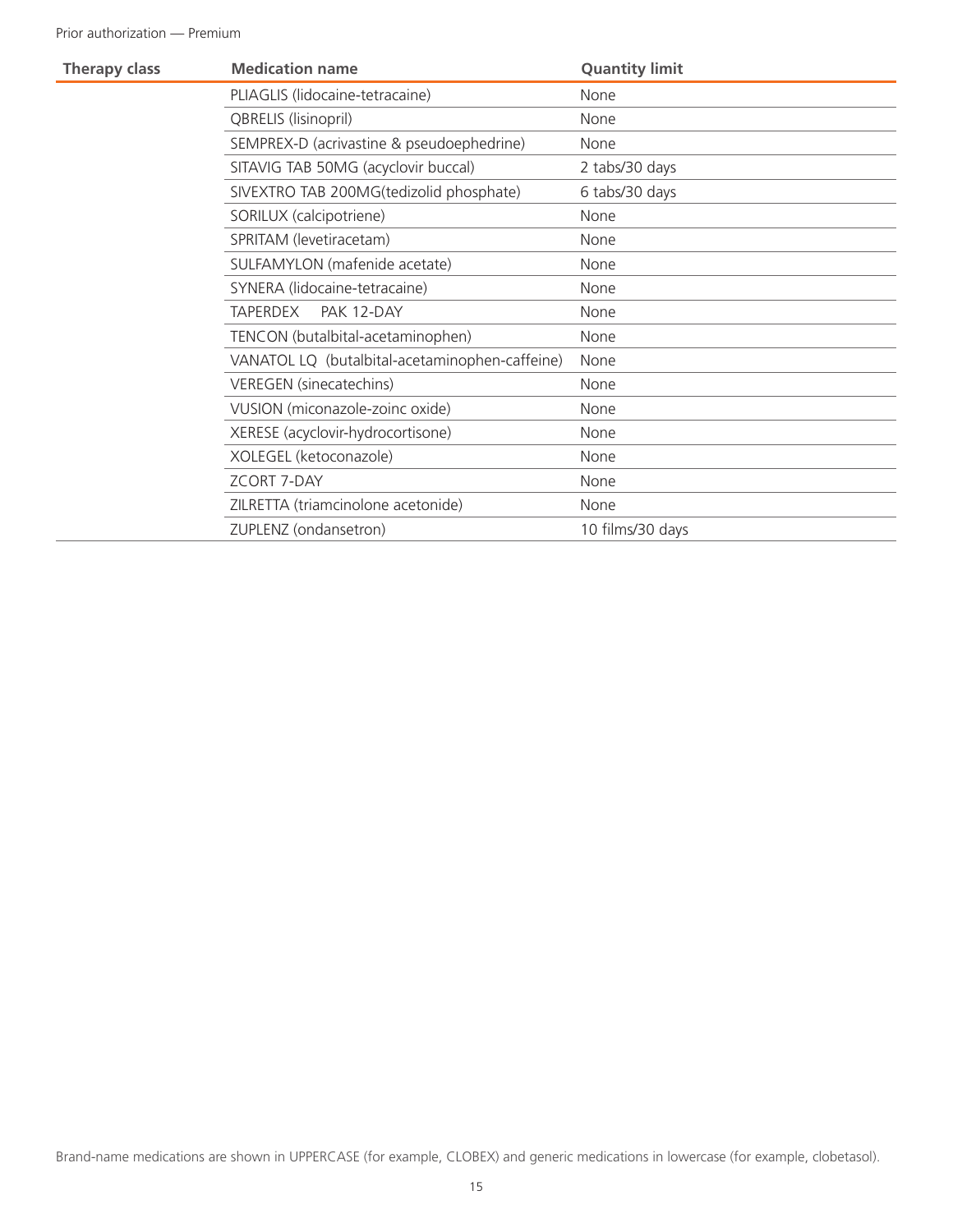# **Premium specialty prior authorization list**

| <b>Therapy class</b>                       | <b>Medication name</b>                                    | <b>Quantity limit</b>      |
|--------------------------------------------|-----------------------------------------------------------|----------------------------|
| <b>Anti-infectives</b>                     |                                                           |                            |
| <b>Antiprotozoals</b>                      | DARAPRIM (pyrimethamine)                                  | None                       |
| <b>Respiratory</b>                         | ARIKAYCE (amikacin)                                       | None                       |
| <b>Antithrombotic agents</b>               |                                                           |                            |
| von Willebrand Factor-Directed<br>antibody | CABLIVI (caplacizumab-yhdp)                               | 1 kit/day                  |
| <b>Cardiology</b>                          |                                                           |                            |
| <b>Antilipemic</b>                         | JUXTAPID (lomitapide)                                     | 1 tab/day                  |
| <b>Pulmonary arterial hypertension</b>     | ADEMPAS (riociguat)                                       | 3 tabs/day                 |
|                                            | ALYQ (tadalafil)                                          | 2 tabs/day                 |
|                                            | ambrisentan                                               | 1 tab/day                  |
|                                            | bosentan tab                                              | 2 tabs/day                 |
|                                            | FLOLAN (epoprostenol)                                     | None                       |
|                                            | OPSUMIT (macitentan)                                      | 1 tab/day                  |
|                                            | ORENITRAM (treprostinil diolamine)                        | None                       |
|                                            | REVATIO (sildenafil) Soln                                 | None                       |
|                                            | REVATIO (sildenafil) Susp                                 | 2 bottles/30 days          |
|                                            | REVATIO (sildenafil) Tabs                                 | 3 tabs/day                 |
|                                            | tadalafil                                                 | 2 tabs/day                 |
|                                            | TRACLEER (bosentan) Tabs for Susp                         | 4 tabs/day                 |
|                                            | treprostinil                                              | None                       |
|                                            | TYVASO (treprostinil)                                     | 1 ampule/day               |
|                                            | UPTRAVI (selexipag)                                       | 2 tabs/day                 |
|                                            | UPTRAVI (selexipag) Pack                                  | 2 packs/365 days           |
|                                            | VELETRI (epoprostenol)                                    | None                       |
|                                            | <b>VENTAVIS (iloprost)</b>                                | 9 ampules/day              |
| <b>Transthyretin stabilizers</b>           | VYNDAMAX (tafamidis)                                      | 1 cap/day                  |
|                                            | VYNDAQEL (tafamidis meglumine)                            | 4 caps/day                 |
| <b>Vasopressors</b>                        | NORTHERA (droxidopa)                                      | None                       |
| <b>Central nervous system</b>              |                                                           |                            |
| <b>Anticonvulsants</b>                     | DIACOMIT (stiripentol)                                    | None                       |
|                                            | EPIDIOLEX (cannabidiol) soln                              | None                       |
|                                            | FINTEPLA (fenfluramine)                                   | None                       |
|                                            | vigabatrin tabs                                           | None                       |
| <b>Antidepressants</b>                     | SPRAVATO (esketamine)                                     | None                       |
|                                            | ZULRESSO (brexanolone)                                    | None                       |
| <b>Depressant</b>                          | XYREM (sodium oxybate)                                    | 3 bottles (540 mL)/30 days |
|                                            | XYWAV (calcium, magnesium, potassium, sodium<br>oxybates) | 18 mL/day                  |
| <b>Miscellaneous</b>                       | RADICAVA (edaravone) Soln                                 | None                       |
| <b>Muscular dystrophy</b>                  | AMONDYS 45 (casimersen)                                   | None                       |
| <b>Muscular dystrophy</b>                  | EMFLAZA (deflazacort)                                     | None                       |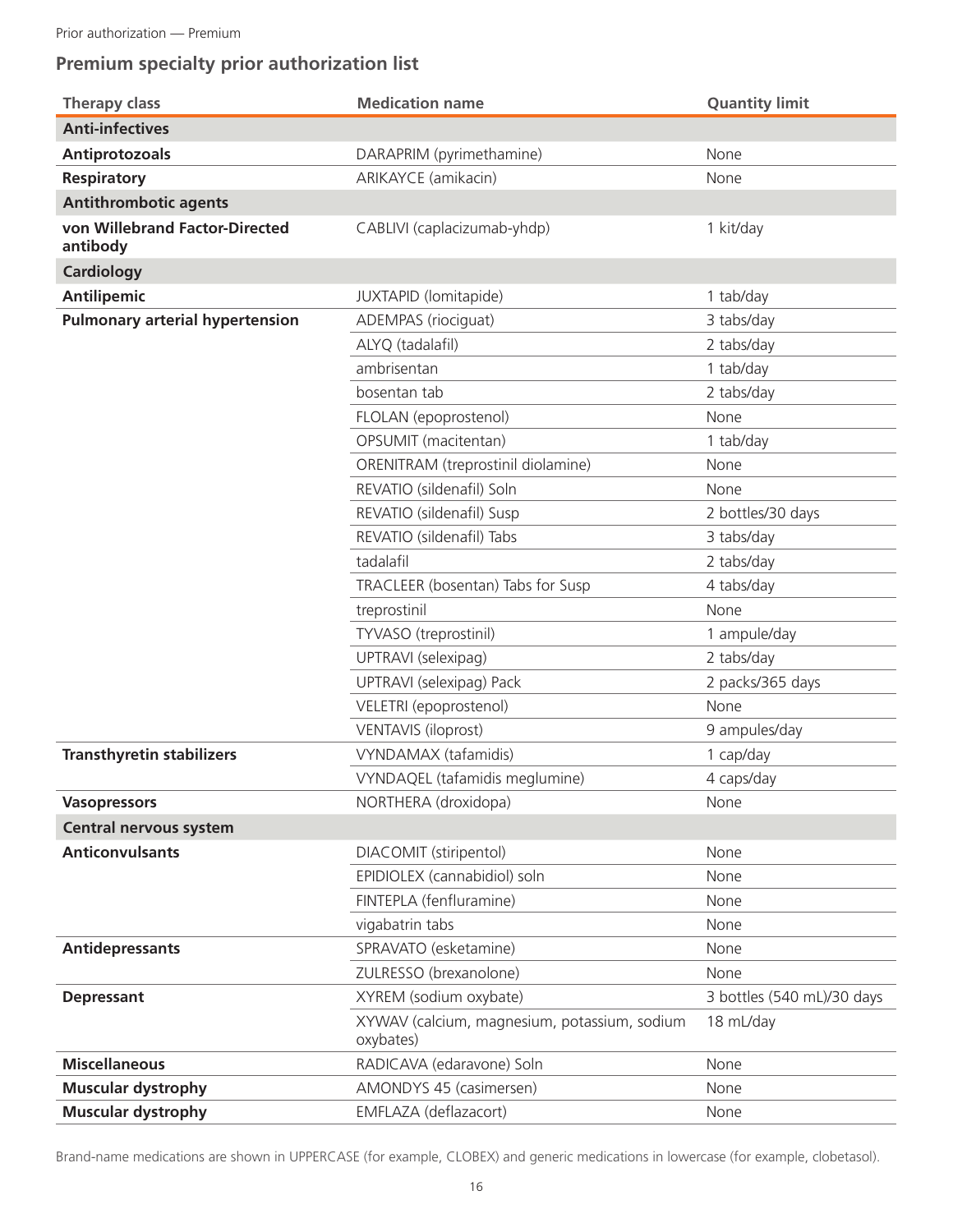Prior authorization — Premium

| <b>Therapy class</b>                                                      | <b>Medication name</b>                                        | <b>Quantity limit</b> |
|---------------------------------------------------------------------------|---------------------------------------------------------------|-----------------------|
| <b>Musculoskeletal agents</b>                                             | RUZURGI (amifanpridine)                                       | None                  |
| <b>Neurological agents</b>                                                | ONPATTRO (patisiran sodium)                                   | None                  |
|                                                                           | TEGSEDI (inotersen)                                           | None                  |
| <b>Neurotoxins</b>                                                        | BOTOX (onabotulinumtoxinA)                                    | None                  |
|                                                                           | BOTOX COSMETIC (onabotulinumtoxinA)                           | None                  |
|                                                                           | DYSPORT (abobotulinumtoxinA)                                  | None                  |
|                                                                           | MYOBLOC (rimabotulinumtoxinB)                                 | None                  |
|                                                                           | XEOMIN (incobotulinumtoxinA)                                  | None                  |
| Parkinson's                                                               | APOKYN (apomorphine)                                          | 30 cartridges/30 days |
|                                                                           | INBRIJA (levodopa)                                            | None                  |
|                                                                           | KYNMOBI (apomorphine)                                         | 5 films/day           |
|                                                                           | KYNMOBI (apomorphine) titration kit                           | 20 films/365 days     |
| Sleep disorder                                                            | HETLIOZ (tasimelteon)                                         | 1 cap/day             |
|                                                                           | WAKIX (pitolisant)                                            | 2 tabs/day            |
| <b>Dermatology</b>                                                        |                                                               |                       |
| <b>Alkylating agents</b>                                                  | VALCHLOR (mechlorethamine) Gel                                | None                  |
| Alpha-melanocyte stimulating<br>hormone analog                            | SCENESSE (afamelanotide acetate implant)                      | None                  |
| <b>Electrolyte &amp; renal agents</b>                                     |                                                               |                       |
| <b>Diuretics</b>                                                          | KEVEYIS (dichlorphenamide)                                    | 4 tabs/day            |
| <b>Endocrinology &amp; metabolism</b>                                     |                                                               |                       |
| Cyclic pyranopterin monophosphate<br>(cPMP) substrate replacement therapy | NULIBRY (fosdenopterin)                                       | None                  |
| Gonadotropins                                                             | ELIGARD (leuprolide) 22.5 mg (3-month)                        | 1 injection/84 days   |
|                                                                           | ELIGARD (leuprolide) 30 mg (4-month)                          | 1 injection/112 days  |
|                                                                           | ELIGARD (leuprolide) 45 mg (6-month)                          | 1 injection/168 days  |
|                                                                           | ELIGARD (leuprolide) 7.5 mg (1-month)                         | 1 injection/28 days   |
|                                                                           | FENSOLVI (leuprolide)                                         | 1 injection/168 days  |
|                                                                           | FIRMAGON (degarelix) 120 mg                                   | 2 vials/365 days      |
|                                                                           | FIRMAGON (degarelix) 80 mg                                    | 1 vial/28 days        |
|                                                                           | LUPANETA PACK (leuprolide) 11.25 mg (3 mon)                   | 1 pack/84 days        |
|                                                                           | LUPANETA PACK (leuprolide) 3.75 mg (1 mon)                    | 1 pack/28 days        |
|                                                                           | LUPRON (leuprolide) 1 mg/0.2 mL                               | None                  |
|                                                                           | LUPRON DEPOT (leuprolide) 3.75 mg & 7.5 mg<br>$(1$ -month $)$ | None                  |
|                                                                           | LUPRON DEPOT-PED (leuprolide)                                 | None                  |
|                                                                           | ORGOVYX (relugolix)                                           | None                  |
|                                                                           | SUPPRELIN LA (histrelin acetate)                              | 1 kit/365 days        |
|                                                                           | TRELSTAR (triptorelin) 22.5 mg (6-month)                      | 1 injection/168 days  |
|                                                                           | TRELSTAR DEPOT (triptorelin) 3.75 mg (1-month)                | 1 injection/28 days   |
|                                                                           | TRELSTAR LA (triptorelin) 11.25 mg (3-month)                  | 1 injection/84 days   |
|                                                                           | TRIPTODUR (triptorelin)                                       | 1 injection/168 days  |
|                                                                           | VANTAS (histrelin)                                            | 1 implant/365 days    |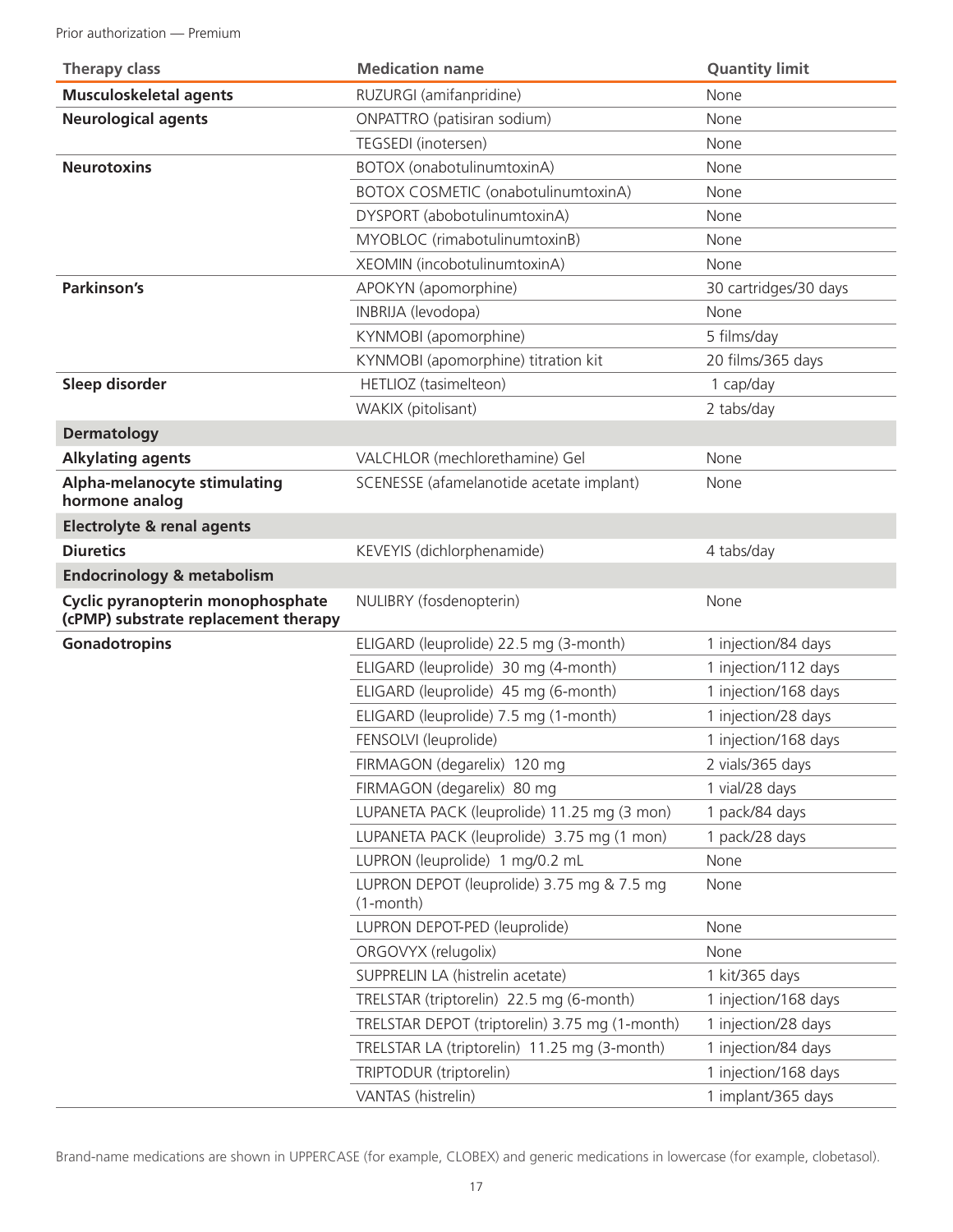| <b>Therapy class</b>                          | <b>Medication name</b>                     | <b>Quantity limit</b>           |
|-----------------------------------------------|--------------------------------------------|---------------------------------|
| <b>Growth hormones and related</b><br>therapy | EGRIFTA (tesamorelin)                      | 2 vials (1 mg each)/day         |
|                                               | EGRIFTA SV (tesamorelin)                   | 1 vial (2 mg each)/day          |
|                                               | NORDITROPIN (somatropin)                   | None                            |
|                                               | NUTROPIN (somatropin)                      | None                            |
|                                               | NUTROPIN AQ (somatropin)                   | None                            |
|                                               | SEROSTIM (somatropin)                      | None                            |
|                                               | ZORBTIVE (somatropin)                      | None                            |
| Growth hormones and related                   | <b>INCRELEX</b> (mecasermin)               | None                            |
| therapy (acromegaly)                          | SOMAVERT (pegvisomant)                     | None                            |
| <b>Hormone modifiers</b>                      | MYALEPT (metreleptin)                      | None                            |
|                                               | NATPARA (parathyroid hormone)              | 2 cartridges/28 days            |
| <b>Miscellaneous</b>                          | ACTHAR (corticotropin)                     | None                            |
|                                               | KORLYM (mifepristone)                      | 4 tabs/day                      |
| <b>Monoclonal antibody</b>                    | TEPEZZA (teprotumumab-trbw)                | None                            |
| Osteoporosis                                  | EVENITY (romosozumab-aqqq)                 | 2 syringes (2.34 mL)/28<br>days |
|                                               | PROLIA (denosumab)                         | 2 syringes/365 days             |
|                                               | <b>TERIPARATIDE</b>                        | None                            |
|                                               | TYMLOS (abaloparatide) Sopn                | None                            |
| <b>Somatostatins</b>                          | BYNFEZIA (octreotide)                      | None                            |
|                                               | octreotide inj                             | None                            |
|                                               | SANDOSTATIN LAR (octreotide)               | None                            |
|                                               | SIGNIFOR LAR (pasireotide)                 | 1 vial/28 days                  |
|                                               | SOMATULINE DEPOT (lanreotide)              | None                            |
| <b>Vasopressin antagonist</b>                 | JYNARQUE (tolvaptan)                       | 2 tabs/day                      |
|                                               | SAMSCA (tolvaptan)                         | 2 tabs/day                      |
| <b>Enzyme-related</b>                         |                                            |                                 |
| Alpha-1 proteinase inhibitor                  | ARALAST (alpha-1 proteinase inhibitor)     | None                            |
|                                               | GLASSIA (alpha-1 proteinase inhibitor)     | None                            |
|                                               | PROLASTIN-C (alpha-1 proteinase inhibitor) | None                            |
|                                               | ZEMAIRA (alpha-1 proteinase inhibitor)     | None                            |
| <b>Cystine-depleting agents</b>               | CYSTADROPS (cysteamine)                    | 4 bottles/28 days               |
|                                               | CYSTARAN (cysteamine)                      | 4 bottles/28 days               |
|                                               | PROCYSBI (cysteamine bitartrate)           | None                            |
| <b>Enzyme replacement</b>                     | ALDURAZYME (laronidase)                    | None                            |
|                                               | BRINEURA (cerliponase) Soln                | None                            |
|                                               | CERDELGA (eliglustat)                      | None                            |
|                                               | CEREZYME (imiglucerase)                    | None                            |
|                                               | ELAPRASE (idursulfase)                     | None                            |
|                                               | ELELYSO (taliglucerase)                    | None                            |
|                                               | FABRAZYME (agalsidase beta)                | None                            |
|                                               | GALAFOLD (migalastat hcl) cap              | 14 caps/28 days                 |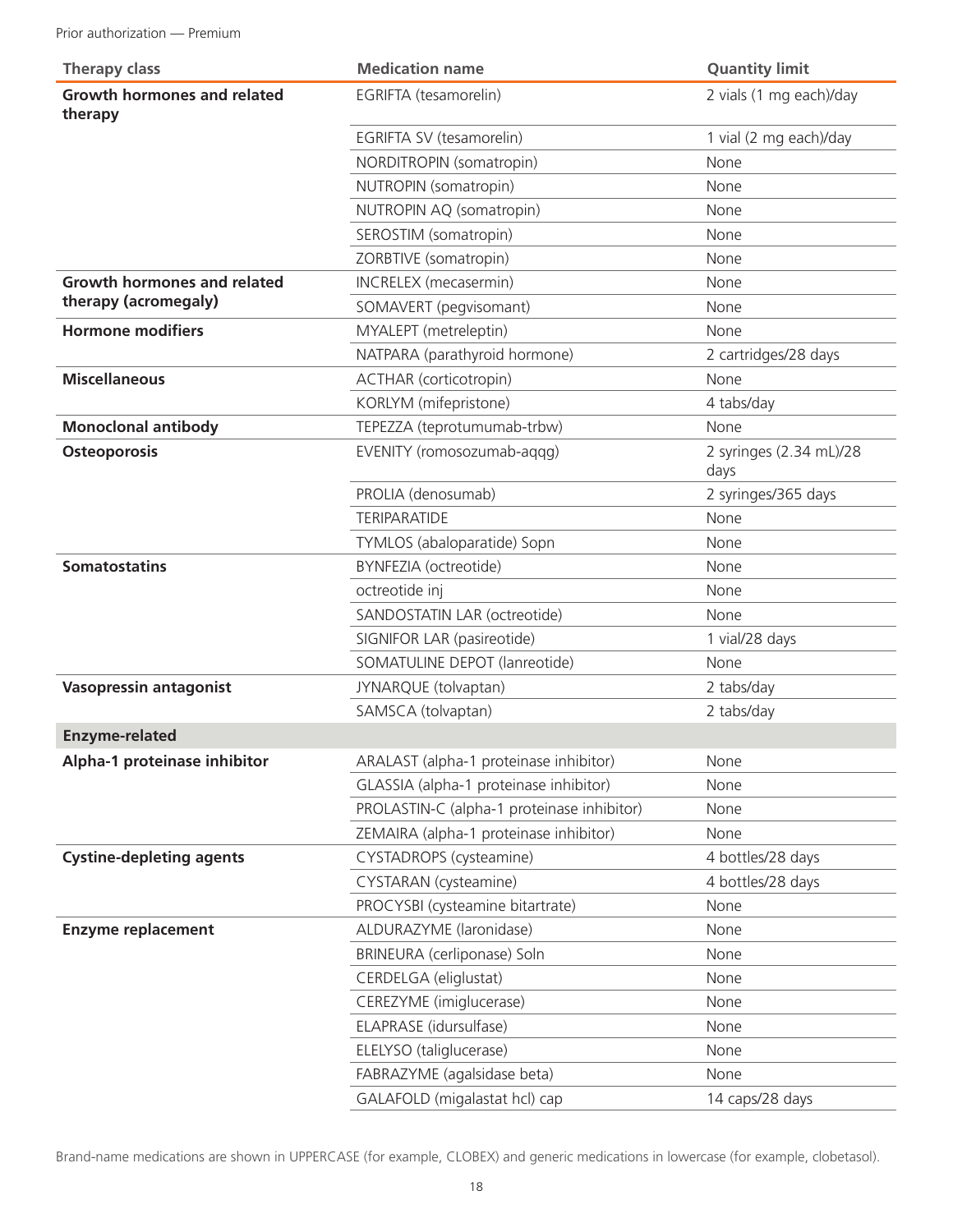| <b>Therapy class</b>                 | <b>Medication name</b>                        | <b>Quantity limit</b>       |
|--------------------------------------|-----------------------------------------------|-----------------------------|
|                                      | KANUMA (sebelipase alfa)                      | None                        |
|                                      | LUMIZYME (alglucosidase alfa)                 | None                        |
|                                      | MEPSEVII (vestronidase alfa)                  | None                        |
|                                      | NAGLAZYME (galsulfase)                        | None                        |
|                                      | RAVICTI (glycerol phenylbutyrate)             | None                        |
|                                      | REVCOVI (elapegademase-lvlr)                  | None                        |
|                                      | STRENSIQ (asfotase alfa)                      | None                        |
|                                      | VIMIZIM (elosulfase)                          | None                        |
|                                      | VPRIV (velaglucerase)                         | None                        |
|                                      | XURIDEN (uridine triacetate)                  | 4 packets/day               |
|                                      | ZAVESCA (miglustat)                           | None                        |
| Enzyme, gout                         | KRYSTEXXA (pegloticase)                       | None                        |
| <b>Metabolic agents</b>              | NITYR (nitisinone)                            | None                        |
|                                      | ORFADIN (nitisinone)                          | None                        |
| Phenylketonuria treatment agents     | PALYNZIQ (pegvaliase-pqpz) 10 mg/0.5 mL       | 1 syringe/day               |
|                                      | PALYNZIQ (pegvaliase-pqpz) 2.5 mg/0.5 mL      | 8 syringes/28 days          |
|                                      | PALYNZIQ (pegvaliase-pqpz) 20 mg/mL           | 2 syringes/day              |
|                                      | sapropterin                                   | None                        |
| Gastroenterology                     |                                               |                             |
| <b>Gallstone solubilizing agents</b> | CHENODAL (chenodiol)                          | None                        |
| <b>Bile acid agents</b>              | CHOLBAM (cholic acid)                         | None                        |
| <b>Diarrhea</b>                      | XERMELO (telotristat ethyl)                   | 3 tabs/day                  |
| <b>Hepatic agents</b>                | OCALIVA (obeticholic acid)                    | 1 tab/day                   |
|                                      | GIVLAARI (givosiran)                          | None                        |
| Short bowel syndrome                 | GATTEX (teduglutide)                          | None                        |
| Sickle cell disease                  | ADAKVEO (crizanlizumab)                       | None                        |
| Immunology                           |                                               |                             |
| <b>Hematopoietic agents</b>          | ARANESP (darbepoetin alfa)                    | None                        |
|                                      | DOPTELET (avatrombopag)                       | None                        |
|                                      | EMPAVELI (pegcetacoplan)                      | None                        |
|                                      | ENSPRYNG (satralizumab)                       | None                        |
|                                      | LEUKINE (sargramostim)                        | None                        |
|                                      | MIRCERA (methoxy polyethylene glycol-epoetin) | None                        |
|                                      | MOZOBIL (plerixafor)                          | 8 vials (9.6 mL)/transplant |
|                                      | MULPLETA (lusutrombopaq)                      | None                        |
|                                      | NEULASTA (pegfilgrastim)                      | None                        |
|                                      | NIVESTYM (filgrastim-aafi)                    | None                        |
|                                      | NPLATE (romiplostim)                          | None                        |
|                                      | PROMACTA (eltrombopag)                        | None                        |
|                                      | REBLOZYL (luspatercept)                       | None                        |
|                                      | RETACRIT (epoetin alfa-epbx)                  | None                        |
|                                      | SOLIRIS (eculizumab)                          | None                        |
|                                      | TAVALISSE (fostamatinib)                      | None                        |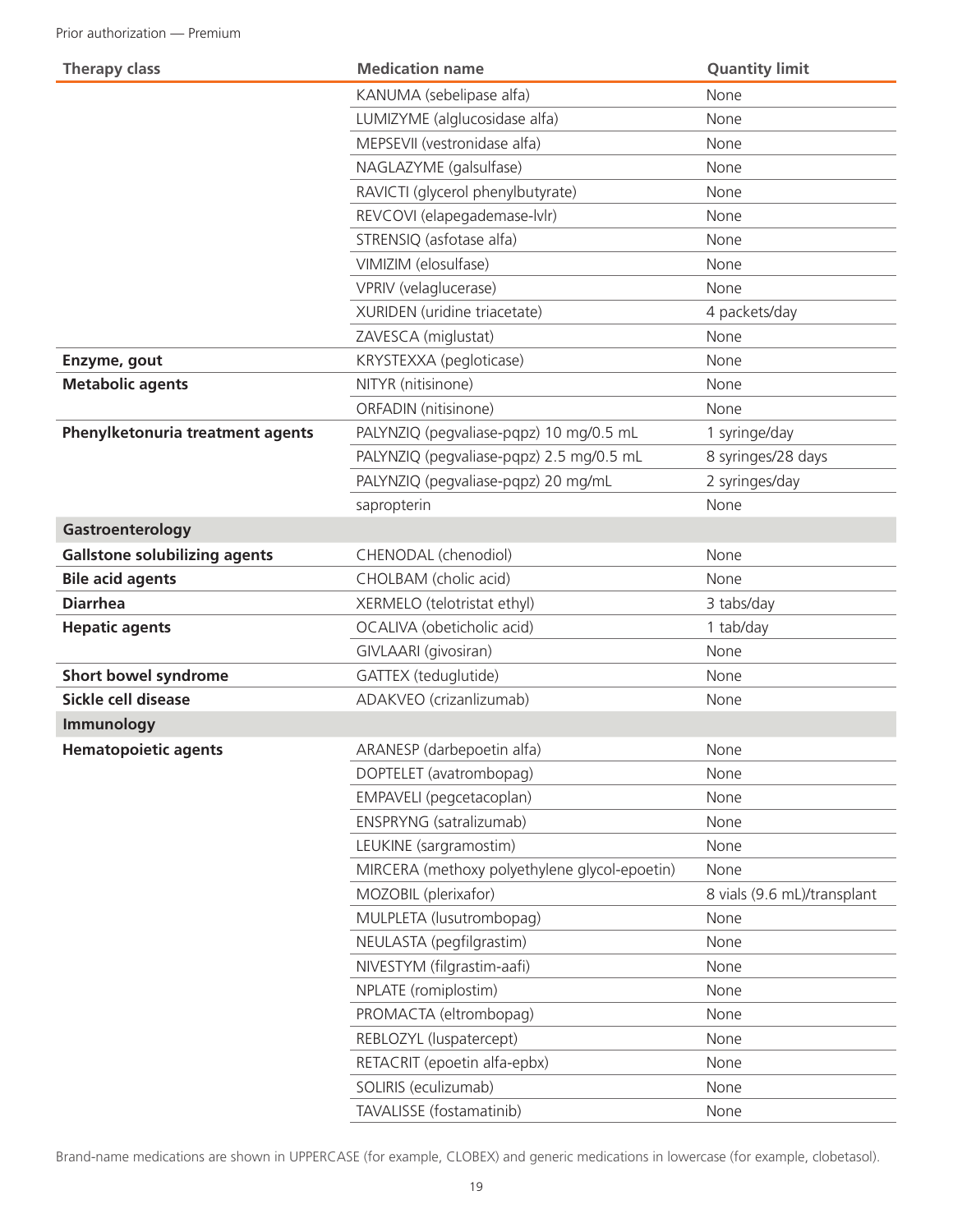| <b>Therapy class</b>      | <b>Medication name</b>                                                        | <b>Quantity limit</b> |
|---------------------------|-------------------------------------------------------------------------------|-----------------------|
|                           | ULTOMIRIS (ravulizumab-cwvz)                                                  | None                  |
|                           | UPLIZNA (inebilizumab-cdon)                                                   | None                  |
|                           | ZARXIO (filgrastim)                                                           | None                  |
| <b>Hemostatic agent</b>   | BERINERT (c1 esterase)                                                        | 10 vials/30 days      |
|                           | CINRYZE (c1 esterase)                                                         | None                  |
|                           | HAEGARDA (c1 esterase)                                                        | None                  |
|                           | icatibant                                                                     | 6 syringes/30 days    |
|                           | KALBITOR (ecallantide) Soln                                                   | 6 vials/30 days       |
|                           | ORLADEYO (berotralstat)                                                       | 1 tab/day             |
|                           | RUCONEST (c1 esterase) Solr                                                   | 8 vials/30 days       |
|                           | TAKHZYRO (lanadelumab-flyo)                                                   | None                  |
| <b>Hepatitis C agents</b> | DAKLINZA (daclatasvir dihydrochloride)                                        | 1 tab/day             |
|                           | EPCLUSA (sofosbuvir-velpatasvir)                                              | 1 tab/day             |
|                           | HARVONI (ledipasvir-sofosbuvir) tab and pellet<br>pack 90-400 mg, 33.75-150mg | 1 tab/day             |
|                           | HARVONI (ledipasvir-sofosbuvir) tab and pellet<br>pack 45-200 mg              | 2 tabs/day            |
|                           | MAVYRET (glecaprevir-pibrentasvir)                                            | 3 tabs/day            |
|                           | PEGASYS (peginterferon alfa-2a)                                               | None                  |
|                           | PEG-INTRON (peginterferon alfa-2b)                                            | None                  |
|                           | SOVALDI (sofosbuvir) 400 mg                                                   | 1 tab/day             |
|                           | SOVALDI (sofosbuvir) tab and pellet pack 200 mg                               | 2 tabs/day            |
|                           | SOVALDI (sofosbuvir) pellet pack 150mg                                        | 1 tab/day             |
|                           | VIEKIRA PAK (dasabuvir-ombitasvir-paritaprevir-<br>ritonavir)                 | 4 tabs/day            |
|                           | VOSEVI (sofosbuvir-velpatasivir)                                              | 1 tab/day             |
|                           | ZEPATIER (elbasvir-grazoprevir)                                               | 1 tab/day             |
| Immune globulins          | BIVIGAM (immune globulin)                                                     | None                  |
|                           | CARIMUNE (immune globulin)                                                    | None                  |
|                           | CUVITRU (immune globulin)                                                     | None                  |
|                           | CYTOGAM (cytomegalovirus immune globulin)                                     | None                  |
|                           | FLEBOGAMMA (immune globulin)                                                  | None                  |
|                           | FLEBOGAMMA DIF (immune globulin)                                              | None                  |
|                           | GAMASTAN (immune globulin)                                                    | None                  |
|                           | GAMMAGARD (immune globulin)                                                   | None                  |
|                           | GAMMAKED (immune globulin)                                                    | None                  |
|                           | GAMMAPLEX (immune globulin)                                                   | None                  |
|                           | GAMUNEX (immune globulin)                                                     | None                  |
|                           | GAMUNEX-C (immune globulin)                                                   | None                  |
|                           | HIZENTRA (immune globulin)                                                    | None                  |
|                           | HYQVIA (hyaluron immune globulin)                                             | None                  |
|                           | OCTAGAM (immune globulin)                                                     | None                  |
|                           | PRIVIGEN (immune globulin)                                                    | None                  |
| <b>Immunomodulators</b>   | ACTEMRA (tocilizumab) Sosy                                                    | None                  |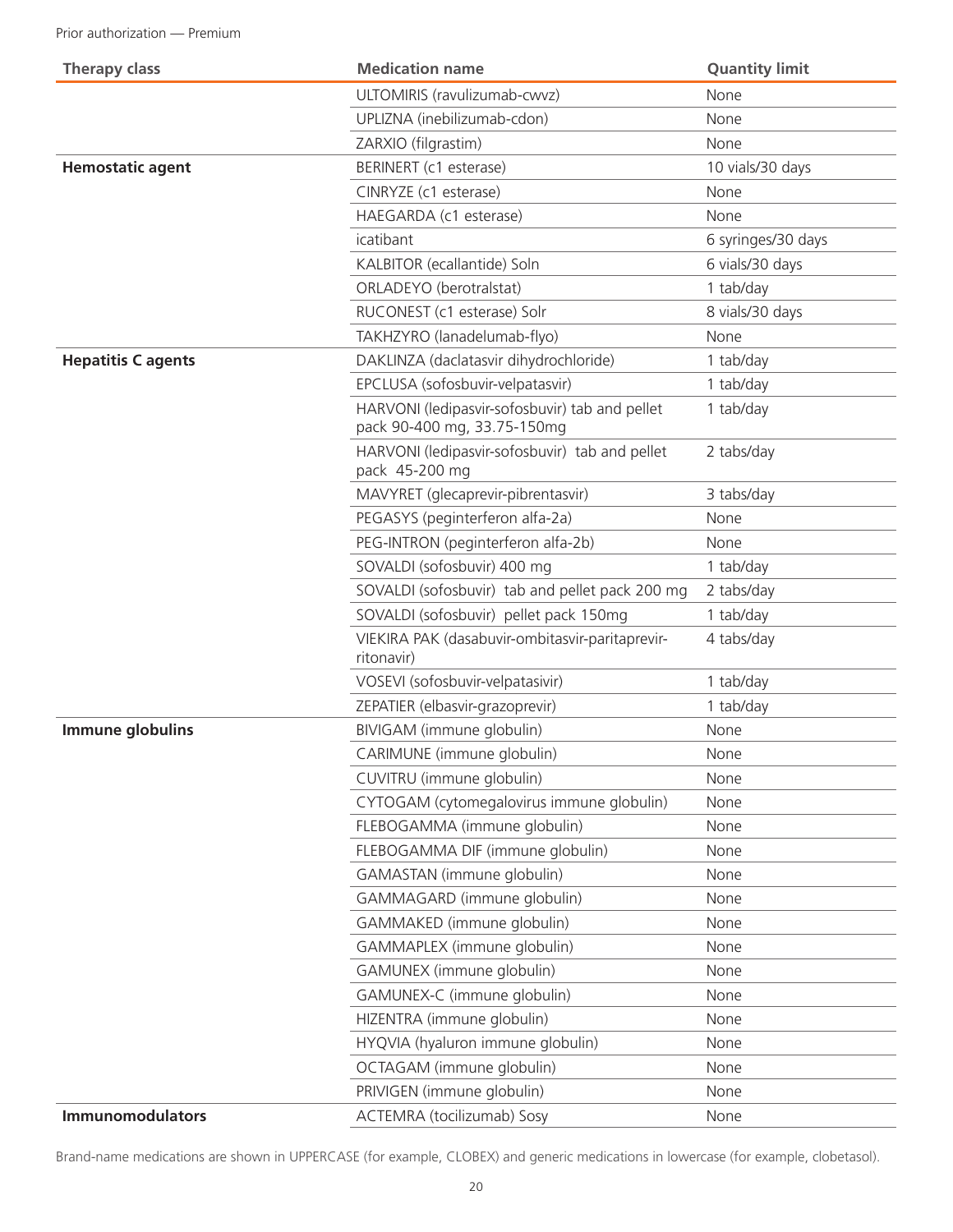| <b>Therapy class</b>       | <b>Medication name</b>              | <b>Quantity limit</b>      |
|----------------------------|-------------------------------------|----------------------------|
|                            | AVSOLA (infliximab-axxq)            | None                       |
|                            | CIMZIA (certolizumab)               | None                       |
|                            | ENBREL (etanercept)                 | None                       |
|                            | ENTYVIO (vedolizumab)               | None                       |
|                            | HUMIRA (adalimumab)                 | None                       |
|                            | ILUMYA (tildrakizumab-asmn)         | None                       |
|                            | INFLECTRA (infliximab)              | None                       |
|                            | KEVZARA (sarilumab)                 | None                       |
|                            | KINERET (anakinra)                  | None                       |
|                            | ORENCIA (abatacept)                 | None                       |
|                            | OTEZLA (apremilast)                 | None                       |
|                            | RINVOQ (upadacitinib)               | None                       |
|                            | SILIQ (brodalumab) Sosy             | None                       |
|                            | SIMPONI (golimumab)                 | None                       |
|                            | SIMPONI ARIA (golimumab)            | None                       |
|                            | SKYRIZI (risankizumab-rzaa)         | None                       |
|                            | STELARA (ustekinumab)               | 1 unit/56 days             |
|                            | STELARA (ustekinumab) IV            | None                       |
|                            | TALTZ (ixekizumab)                  | None                       |
|                            | TREMFYA (guselkumab)                | None                       |
|                            | XELJANZ (tofacitinib)               | None                       |
|                            | XELJANZ XR (tofacitinib)            | None                       |
| <b>Interleukins</b>        | ARCALYST (rilonacept)               | None                       |
|                            | ILARIS (canakinumab)                | 2 vials/4 weeks            |
| <b>Miscellaneous</b>       | ACTIMMUNE (interferon gamma-1b)     | None                       |
|                            | BENLYSTA (belimumab)                | None                       |
|                            | CRYSVITA (burosumab-twza)           | None                       |
| <b>Monoclonal antibody</b> | CINQAIR (reslizumab)                | <b>None</b>                |
|                            | DUPIXENT (duilumab)                 | 4 syringes/28 days         |
|                            | FASENRA (benralizumab)              | None                       |
|                            | NUCALA (mepolizumab)                | 3 vials/28 days            |
|                            | XOLAIR (omalizumab)                 | None                       |
| <b>Multiple sclerosis</b>  | AMPYRA (dalfampridine)              | 2 tabs/day                 |
|                            | AUBAGIO (teriflunomide)             | 1 tab/day                  |
|                            | AVONEX (interferon beta-1a)         | 1 kit (4 syringes)/28 days |
|                            | BAFIERTAM (monomethyl fumarate)     | 4 caps/day                 |
|                            | BETASERON (interferon beta-1b)      | 1 package/28 days          |
|                            | COPAXONE (glatiramer) SOSY 20 mg/ml | 30 syringes/30 days        |
|                            | COPAXONE (glatiramer) SOSY 40 mg/ml | 12 syringes/28 days        |
|                            | dimethyl fumarate                   | 2 caps/day                 |
|                            | dimethyl fumarate Starter Pack      | 2 starter packs/365 days   |
|                            | GILENYA (fingolimod)                | 1 cap/day                  |
|                            | GLATOPA (glatiramer) SOSY 20 mg/ml  | 30 syringes/30 days        |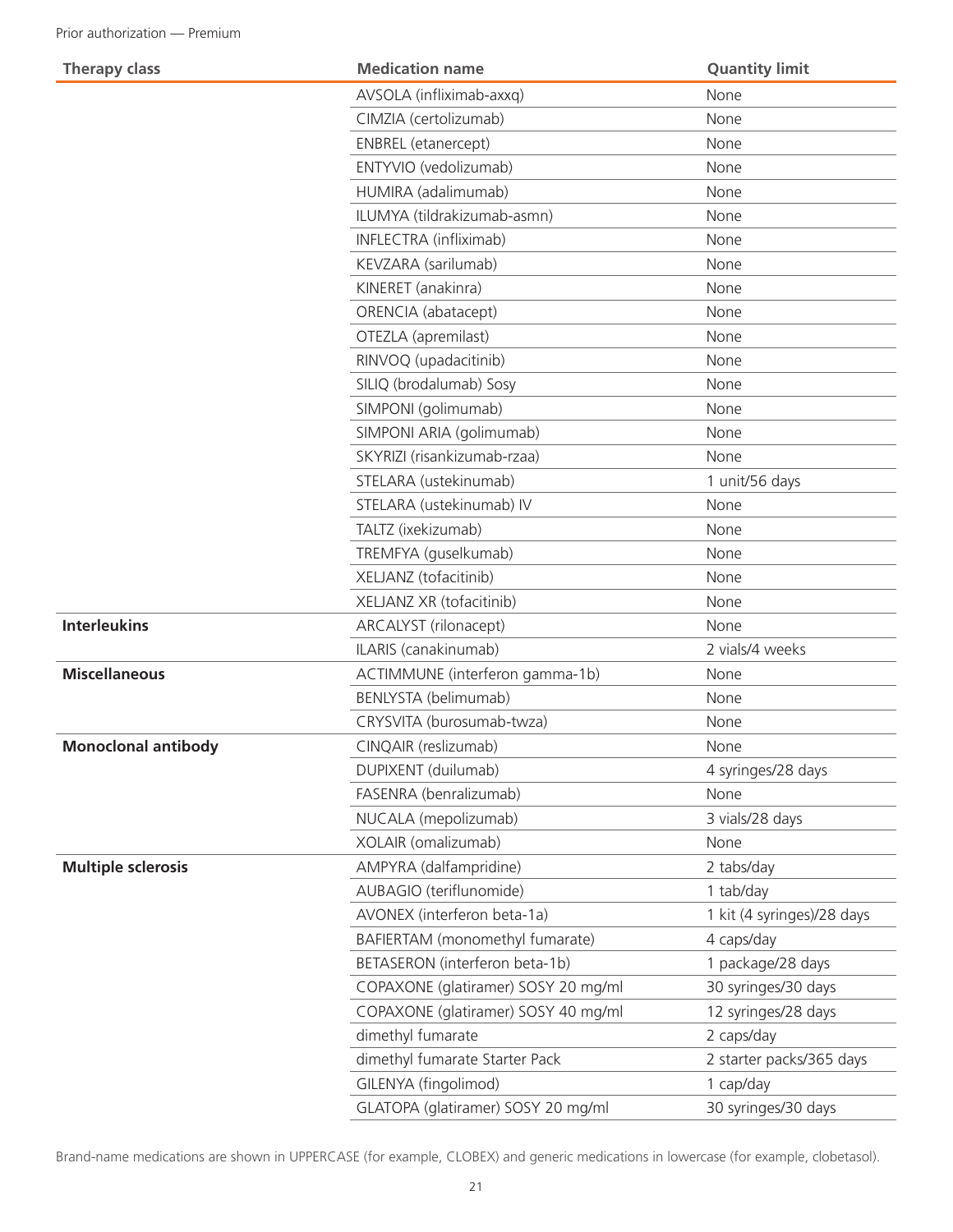| <b>Therapy class</b>               | <b>Medication name</b>                           | <b>Quantity limit</b>                 |
|------------------------------------|--------------------------------------------------|---------------------------------------|
|                                    | KESIMPTA (ofatumumab)                            | 1 syringe/30 days                     |
|                                    | LEMTRADA (alemtuzumab)                           | None                                  |
|                                    | MAVENCLAD (cladribine)                           | None                                  |
|                                    | MAYZENT (siponimod fumarate) 0.25 mg             | 4 tabs/day                            |
|                                    | MAYZENT (siponimod fumarate) 2 mg                | 1 tab/day                             |
|                                    | MAYZENT (siponimod fumarate) starter pack        | 2 starter packs (24<br>tabs)/365 days |
|                                    | NOVANTRONE (mitoxantrone)                        | None                                  |
|                                    | OCREVUS (ocrelizumab) Soln                       | 40 mL/365 days                        |
|                                    | PONVORY (ponesimod)                              | 1 tab/day                             |
|                                    | PONVORY (ponesimod)                              | 2 starter packs/365 days              |
|                                    | TYSABRI (natalizumab)                            | 1 injection /28 days                  |
|                                    | <b>VUMERITY (diroximel)</b>                      | 4 caps/day                            |
|                                    | <b>VUMERITY</b> (diroximel)                      | 212 caps/365 days                     |
|                                    | ZEPOSIA (ozanimod)                               | 1 cap/day                             |
|                                    | ZEPOSIA 7DAY CAP STR PACK (ozanimod cap<br>pack) | 14 caps/365 days                      |
|                                    | ZEPOSIA STARTER KIT (ozanimod cap pack)          | 74 caps/365 days                      |
| <b>Immunosuppressive agents</b>    |                                                  |                                       |
| <b>Monoclonal antibody</b>         | GAMIFANT (emapalumab-lzsg)                       | None                                  |
| <b>Miscellaneous</b>               |                                                  |                                       |
| Collagenase                        | XIAFLEX (collagenase clostridium histolyticum)   | None                                  |
| <b>Diagnostic</b>                  | THYROGEN (thyrotropin alfa)                      | None                                  |
| <b>Movement disorder agents</b>    | AUSTEDO (deutetrabenazine)                       | 4 tabs/day                            |
|                                    | INGREZZA (valbenazine tosylate)                  | 1 cap/day                             |
|                                    | INGREZZA (valbenazine tosylate) pack             | 56 caps (2 packs)/365 days            |
|                                    | XENAZINE (tetrabenazine)                         | None                                  |
| <b>Musculoskeletal agents</b>      | EVRYSDI (risdiplam)                              | 8 mL/day                              |
|                                    | SPINRAZA (nusinersen) Soln                       | None                                  |
|                                    | ZOLGENSMA (onasemnogene)                         | None                                  |
| <b>Toxicology</b>                  | SYPRINE (trientine)                              | None                                  |
| <b>Viscosupplements</b>            | DUROLANE (sodium hyaluronate)                    | None                                  |
|                                    | EUFLEXXA (sodium hyaluronate)                    | None                                  |
|                                    | GELSYN-3 (sodium hyaluronate)                    | None                                  |
| <b>Obstetrics &amp; gynecology</b> |                                                  |                                       |
| <b>Fertility agents</b>            | chorionic gonadotropin                           | None                                  |
|                                    | FOLLISTIM AQ (follitropin beta)                  | None                                  |
|                                    | ganirelix acetate                                | None                                  |
|                                    | MENOPUR (menotropins)                            | None                                  |
|                                    | NOVAREL (chorionic gonadotropin)                 | None                                  |
|                                    | OVIDREL (chorionic gonadotropin)                 | None                                  |
|                                    | PREGNYL (chorionic gonadotropin)                 | None                                  |
|                                    | REPRONEX (menotropins)                           | None                                  |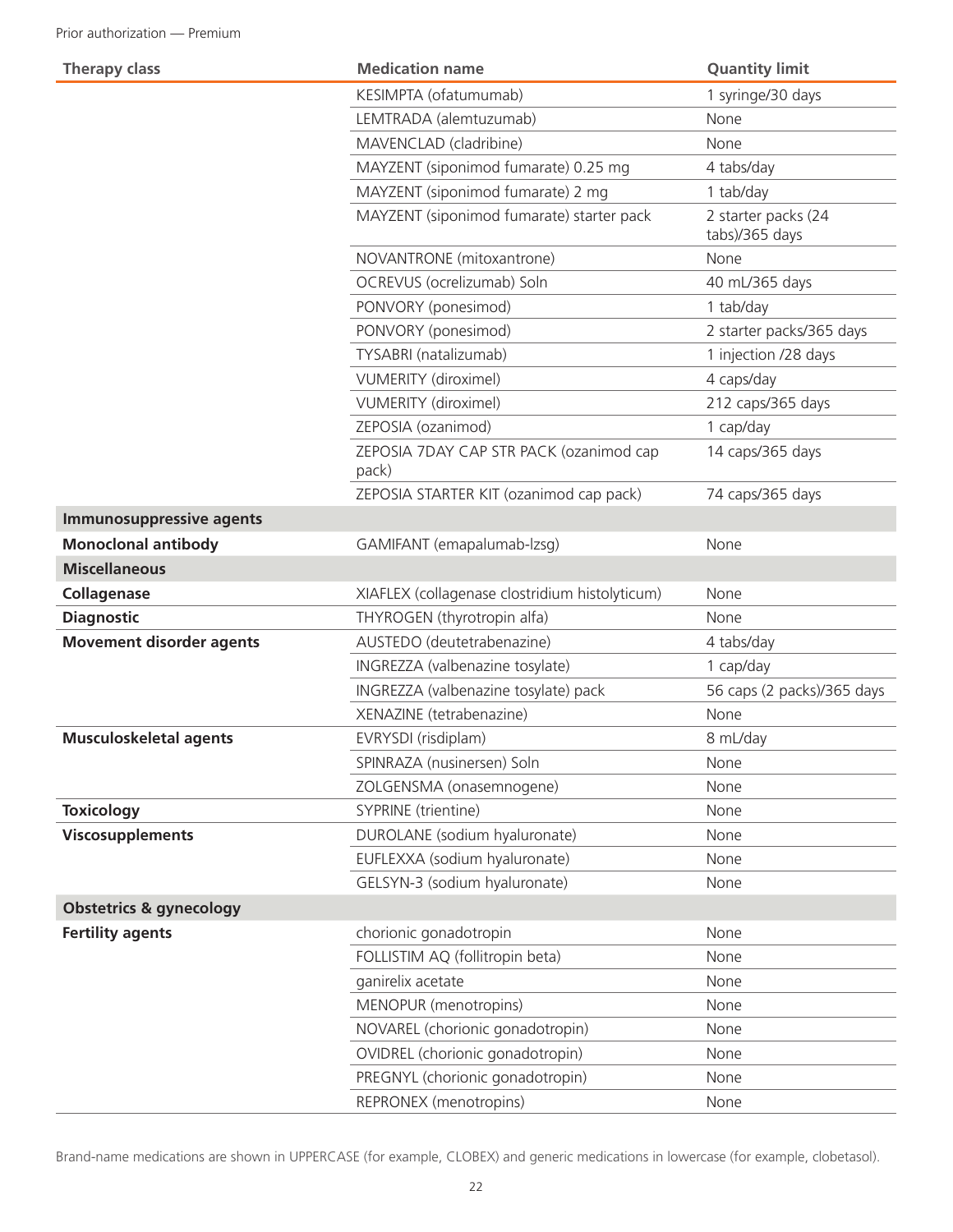Prior authorization — Premium

| <b>Therapy class</b>                   | <b>Medication name</b>                | <b>Quantity limit</b> |
|----------------------------------------|---------------------------------------|-----------------------|
| <b>Hormone replacement</b>             | hydroxyprogesterone caproate          | None                  |
|                                        | MAKENA (hydroxyprogesterone caproate) | None                  |
| <b>Oncology (injectable)</b>           |                                       |                       |
| <b>Alkylating agents</b>               | BENDEKA (bendamustine)                | None                  |
|                                        | PEPAXTO (melphalan flufenamide)       | None                  |
|                                        | ZEPZELCA (lurbinectedin)              | None                  |
| <b>Antifolate</b>                      | FOLOTYN (pralatrexate) Soln           | None                  |
|                                        | TECENTRIQ (atezolizumab) Soln         | None                  |
| Antimicrotubular                       | HALAVEN (eribulin)                    | None                  |
|                                        | JEVTANA (cabazitaxel)                 | None                  |
| <b>CAR-T therapy</b>                   | ABECMA (idecabtagene vicleucel_       | None                  |
|                                        | BREYANZI (lisocabtagene maraleucel)   | None                  |
|                                        | KYMRIAH (tisagenlecleucel)            | None                  |
|                                        | TECARTUS (brexucabtagene autoleucel)  | None                  |
|                                        | YESCARTA (axicabtagene ciloleucel)    | None                  |
| <b>Interferons</b>                     | INTRON A (interferon alfa-2b)         | None                  |
|                                        | SYLATRON (peginterferon alfa-2b)      | None                  |
| <b>Interleukins</b>                    | ELZONRIS (tagraxofusp-erzs)           | None                  |
| Kinase and molecular target inhibitors | ALIQOPA (copanlisib)                  | None                  |
|                                        | BESPONSA (inotuzumab)                 | None                  |
|                                        | KYPROLIS (carfilzomib)                | None                  |
|                                        | PORTRAZZA (necitumumab) Soln          | None                  |
|                                        | VELCADE (bortezomib)                  | None                  |
|                                        | VYXEOS (daunorubicin-cytarabine)      | None                  |
|                                        | ZALTRAP (ziv-aflibercept)             | None                  |
| <b>Miscellaneous</b>                   | AVASTIN (bevacizumab)                 | None                  |
|                                        | BELEODAQ (belinostat)                 | None                  |
|                                        | DACOGEN (decitabine)                  | None                  |
|                                        | ISTODAX (romidepsin)                  | None                  |
|                                        | ONUREG (azacitadine)                  | None                  |
|                                        | PROVENGE (sipuleucel-T)               | None                  |
|                                        | <b>ROMIDEPSIN</b>                     | None                  |
|                                        | SYNRIBO (omacetaxine)                 | None                  |
|                                        | COSELA (trilaciclib)                  | None                  |
| <b>Monoclonal antibody</b>             | ADCETRIS (brentuximab)                | None                  |
|                                        | ARZERRA (ofatumumab)                  | None                  |
|                                        | BAVENCIO (avelumab) Soln              | None                  |
|                                        | BLENREP (belantamab mafodotin)        | None                  |
|                                        | BLINCYTO (blinatumomab)               | None                  |
|                                        | CYRAMZA (ramucirumab)                 | None                  |
|                                        | DANYELZA (naxitamab)                  | None                  |
|                                        | DARZALEX (daratumumab) Soln           | None                  |
|                                        | EMPLICITI (elotuzumab) Solr           | None                  |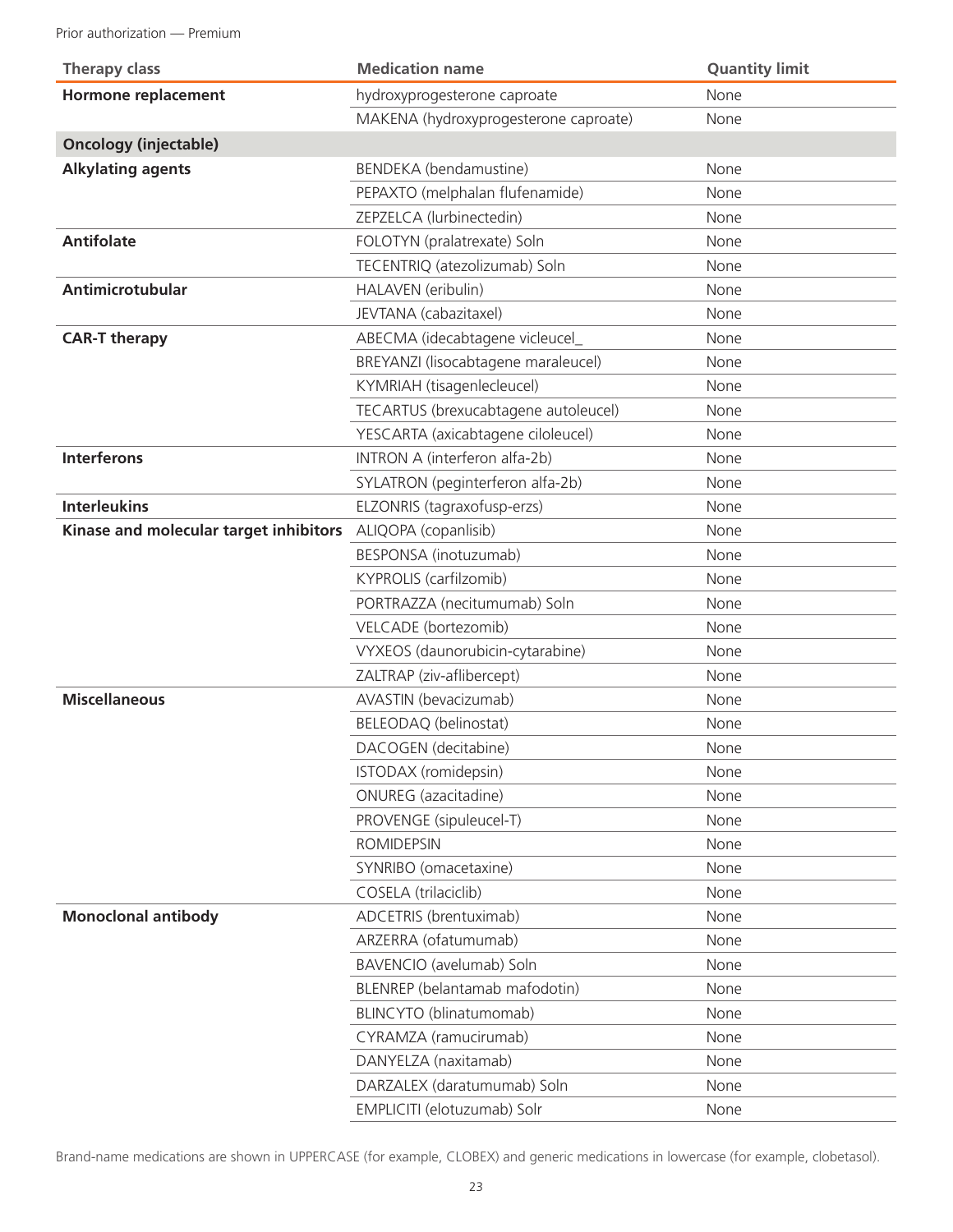| <b>Therapy class</b>     | <b>Medication name</b>                                    | <b>Quantity limit</b> |
|--------------------------|-----------------------------------------------------------|-----------------------|
|                          | ENHERTU (fam-trastuzumab deruxtecan)                      | None                  |
|                          | ERBITUX (cetuximab) Soln                                  | None                  |
|                          | GAZYVA (obinutuzumab)                                     | None                  |
|                          | HERCEPTIN (trastuzumab)                                   | None                  |
|                          | HERCEPTIN HYLECTA (trastuzumab and<br>hyaluronidase-oysk) | None                  |
|                          | IMFINZI (durvalumab) Soln                                 | None                  |
|                          | JEMPERLI (dostarlimab-gxly)                               | None                  |
|                          | KADCYLA (ado-trastuzumab emtansine)                       | None                  |
|                          | KANJINTI (trastuzumab-anns)                               | None                  |
|                          | KEYTRUDA (pembrolizumab)                                  | None                  |
|                          | LARTRUVO (olaratumab)                                     | None                  |
|                          | LIBTAYO (cemiplimab-rwlc)                                 | None                  |
|                          | LUMOXITI (moxetumomab pasudotox-tdfk)                     | None                  |
|                          | MARGENZA (margetuximab-cmkb)                              | None                  |
|                          | MONJUVI (tafasitamab)                                     | None                  |
|                          | MVASI (bevacizumab-awwb)                                  | None                  |
|                          | MYLOTARG (gemtuzumab)                                     | None                  |
|                          | OPDIVO (nivolumab)                                        | None                  |
|                          | PADCEV (enfortumab vedotin-ejfv)                          | None                  |
|                          | PERJETA (pertuzumab)                                      | None                  |
|                          | PHESGO (pertuzumab-trastuz-hyaluron-zzxf)                 | None                  |
|                          | POLIVY (polatuzumab vedotin-piiq                          | None                  |
|                          | POTELIGEO (mogamulizumab-kpkc)                            | None                  |
|                          | RIABINI (rituxumab)                                       | None                  |
|                          | RITUXAN HYCELA (rituximab-hyaluronidase)                  | None                  |
|                          | RUXIENCE (rituximab)                                      | None                  |
|                          | RYBREVANT (amivantamab-vmjw)                              | None                  |
|                          | SARCLISA (isatuximab-irfc)                                | None                  |
|                          | SYLVANT (siltuximab)                                      | None                  |
|                          | TRAZIMERA (trastuzumab-qyyp)                              | None                  |
|                          | TRODELVY (sacituzumab govitecan-hziy)                     | None                  |
|                          | UNITUXIN (dinutuximab)                                    | None                  |
|                          | XGEVA (denosumab)                                         | None                  |
|                          | YERVOY (ipilimumab)                                       | None                  |
|                          | ZIRABEV (bevacizumab)                                     | None                  |
|                          | ZYNLONTA (loncastuximab tesirine-lpyl)                    | None                  |
| <b>Oncology (oral)</b>   |                                                           |                       |
| <b>Alkylating agents</b> | TEMODAR (temozolomide)                                    | None                  |
| Antiandrogen             | BRUKINSA (zanubrutinib)                                   | None                  |
|                          | INREBIC (fedratinib)                                      | None                  |
|                          | NUBEQA (darolutamide)                                     | None                  |
|                          | ROZLYTREK (entrectinib)                                   | None                  |
|                          | XTANDI (enzalutamide)                                     | None                  |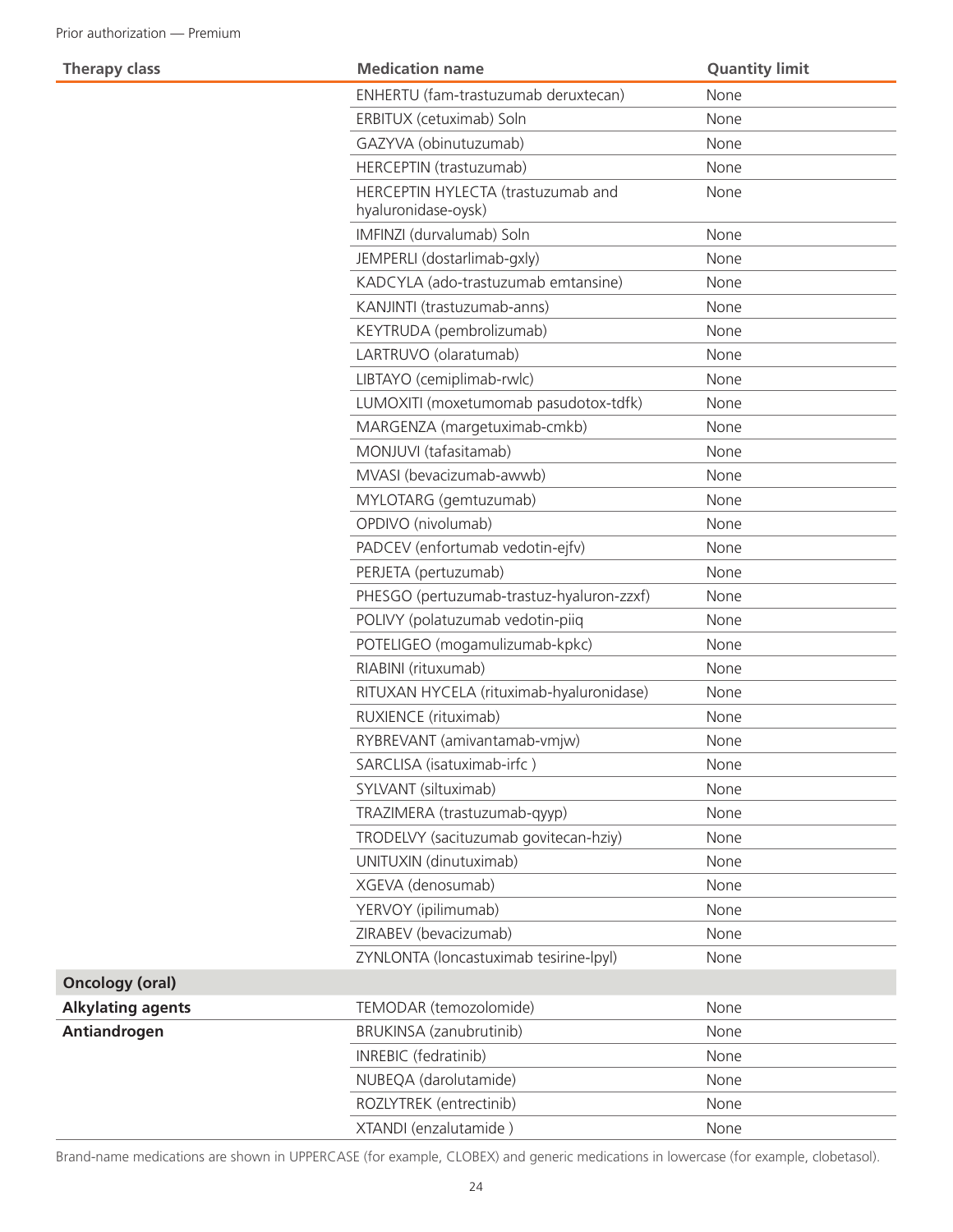| <b>Therapy class</b>                   | <b>Medication name</b>              | <b>Quantity limit</b> |
|----------------------------------------|-------------------------------------|-----------------------|
| Kinase and molecular target inhibitors | AFINITOR DISPERZ (everolimus)       | None                  |
|                                        | ALECENSA (alectinib)                | None                  |
|                                        | ALUNBRIG (brigatinib) 30 mg         | 4 tabs/day            |
|                                        | ALUNBRIG (brigatinib) 90 mg, 180 mg | 1 tab/day             |
|                                        | ALUNBRIG (brigatinib) Pack          | 1 pack/365 days       |
|                                        | AYVAKIT (avapritinib)               | 1 tab/day             |
|                                        | BALVERSA (erdafitinib)              | None                  |
|                                        | <b>BOSULIF (bosutinib)</b>          | None                  |
|                                        | BRAFTOVI (encorafenib)              | None                  |
|                                        | CABOMETYX (cabozantinib s-malate)   | None                  |
|                                        | CALQUENCE (acalabrutinib)           | None                  |
|                                        | CAPRELSA (vandetanib) 100 mg        | 2 tabs/day            |
|                                        | CAPRELSA (vandetanib)               | None                  |
|                                        | COMETRIQ (carbozantinib)            | None                  |
|                                        | COPIKTRA (duvelisib)                | None                  |
|                                        | COTELLIC (cobimetnib)               | None                  |
|                                        | DAURISMO (glasdegib)                | None                  |
|                                        | ERIVEDGE (vismodegib)               | None                  |
|                                        | everolimus                          | 1 tab/day             |
|                                        | FARYDAK (panobinostat)              | None                  |
|                                        | FOTIVDA (tivozanib)                 | None                  |
|                                        | GILOTRIF (afatinib)                 | 1 tab/day             |
|                                        | IBRANCE (palbociclib)               | None                  |
|                                        | ICLUSIG (ponatinib) 10 mg, 15 mg    | 1 tab/day             |
|                                        | ICLUSIG (ponatinib) 30 mg, 45 mg    | None                  |
|                                        | IDHIFA (enasidenib)                 | 1 tab/day             |
|                                        | imatinib                            | None                  |
|                                        | IMBRUVICA (ibrutinib)               | None                  |
|                                        | IMBRUVICA (ibrutinib)               | 1 tab/day             |
|                                        | IMBRUVICA (ibrutinib)               | 1 cap/day             |
|                                        | <b>INLYTA</b> (axitinib)            | None                  |
|                                        | IRESSA (gefitinib)                  | None                  |
|                                        | JAKAFI (ruxolitinib)                | None                  |
|                                        | JAKAFI (ruxolitinib) 10 mg          | 2 tabs/day            |
|                                        | KOSELUGO (selumetinib)              | None                  |
|                                        | LENVIMA (lenvatinib)                | None                  |
|                                        | LORBRENA (lorlatinib)               | None                  |
|                                        | LYNPARZA (olaparib)                 | None                  |
|                                        | MEKINIST (trametinib)               | None                  |
|                                        | MEKTOVI (binimetinib)               | None                  |
|                                        | NERLYNX (neratinib)                 | 6 tabs/day            |
|                                        | NEXAVAR (sorafenib)                 | None                  |
|                                        | NINLARO (ixazomib)                  | None                  |
|                                        |                                     |                       |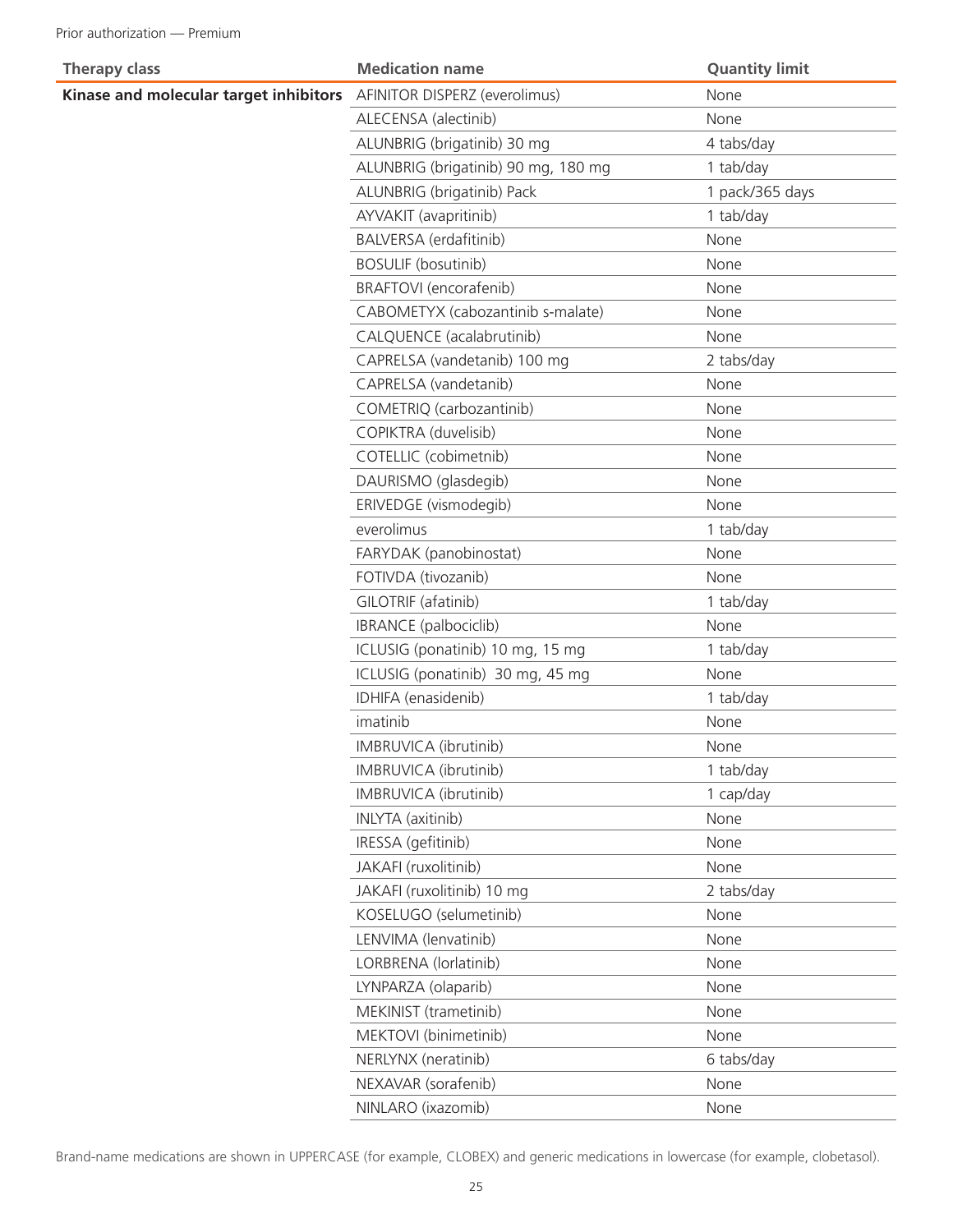**Therapy class** 

**Miscellaneous** 

|  | <b>Medication name</b>                                        | <b>Quantity limit</b> |
|--|---------------------------------------------------------------|-----------------------|
|  | ODOMZO (sonidegib)                                            | None                  |
|  | PEMAZYRE (pemigatinib)                                        | 1 tab/day             |
|  | PIQRAY (alpelisib)                                            | None                  |
|  | QINLOCK (ripretinib                                           | None                  |
|  | RETEVMO (selpercatinib)                                       | None                  |
|  | RYDAPT (midostaurin)                                          | None                  |
|  | SPRYCEL (dasatinib)                                           | None                  |
|  | STIVARGA (regorafenib)                                        | None                  |
|  | SUTENT (sunitinib)                                            | None                  |
|  | TABRECTA (capmatinib)                                         | None                  |
|  | TAFINLAR (dabrafenib)                                         | None                  |
|  | TAGRISSO (osimertinib)                                        | None                  |
|  | TAGRISSO (osimertinib) 40 mg                                  | 1 tab/day             |
|  | TALZENNA (talazoparib tosylate)                               | None                  |
|  | TARCEVA (erlotinib) 100 mg, 150 mg                            | None                  |
|  | TARCEVA (erlotinib) 25 mg                                     | 3 tabs/day            |
|  | TASIGNA (nilotinib)                                           | None                  |
|  | TUKYSA (tucatinib)                                            | None                  |
|  | TURALIO (pexidartinib)                                        | None                  |
|  | TRUSELTIQ (infigratinib)                                      | None                  |
|  | TYKERB (lapatinib)                                            | None                  |
|  | VENCLEXTA (venetoclax)                                        | None                  |
|  | VERZENIO (abemaciclib)                                        | None                  |
|  | VITRAKVI (larotrectinib)                                      | None                  |
|  | VIZIMPRO (dacomitinib)                                        | None                  |
|  | VOTRIENT (pazopanib)                                          | None                  |
|  | XALKORI (crizotinib)                                          | None                  |
|  | XOSPATA (gilteritinib)                                        | None                  |
|  | ZEJULA (niraparib tosylate)                                   | None                  |
|  | ZELBORAF (vemurafenib)                                        | None                  |
|  | ZYDELIG (idelalisib)                                          | None                  |
|  | ZYKADIA (ceritinib)                                           | None                  |
|  | UKONIQ (umbralisib)                                           | none                  |
|  | bexarotene caps                                               | None                  |
|  | KISQALI (ribociclib)                                          | None                  |
|  | KISQALI FEMARA DOSE (ribociclib succinate-<br>letrozole) Pack | None                  |
|  | LONSURF (trifluridine-tipiracil) 15-6.14 mg                   | None                  |
|  | LONSURF (trifluridine-tipiracil) 20-8.19 mg                   | None                  |
|  | RUBRACA (rucaparib camsylate)                                 | None                  |
|  | TIBSOVO (ivosidenib)                                          | None                  |
|  | XELODA (capecitabine)                                         | None                  |
|  | XPOVIO (selinexor)                                            | None                  |
|  | ZOLINZA (vorinostat)                                          | None                  |